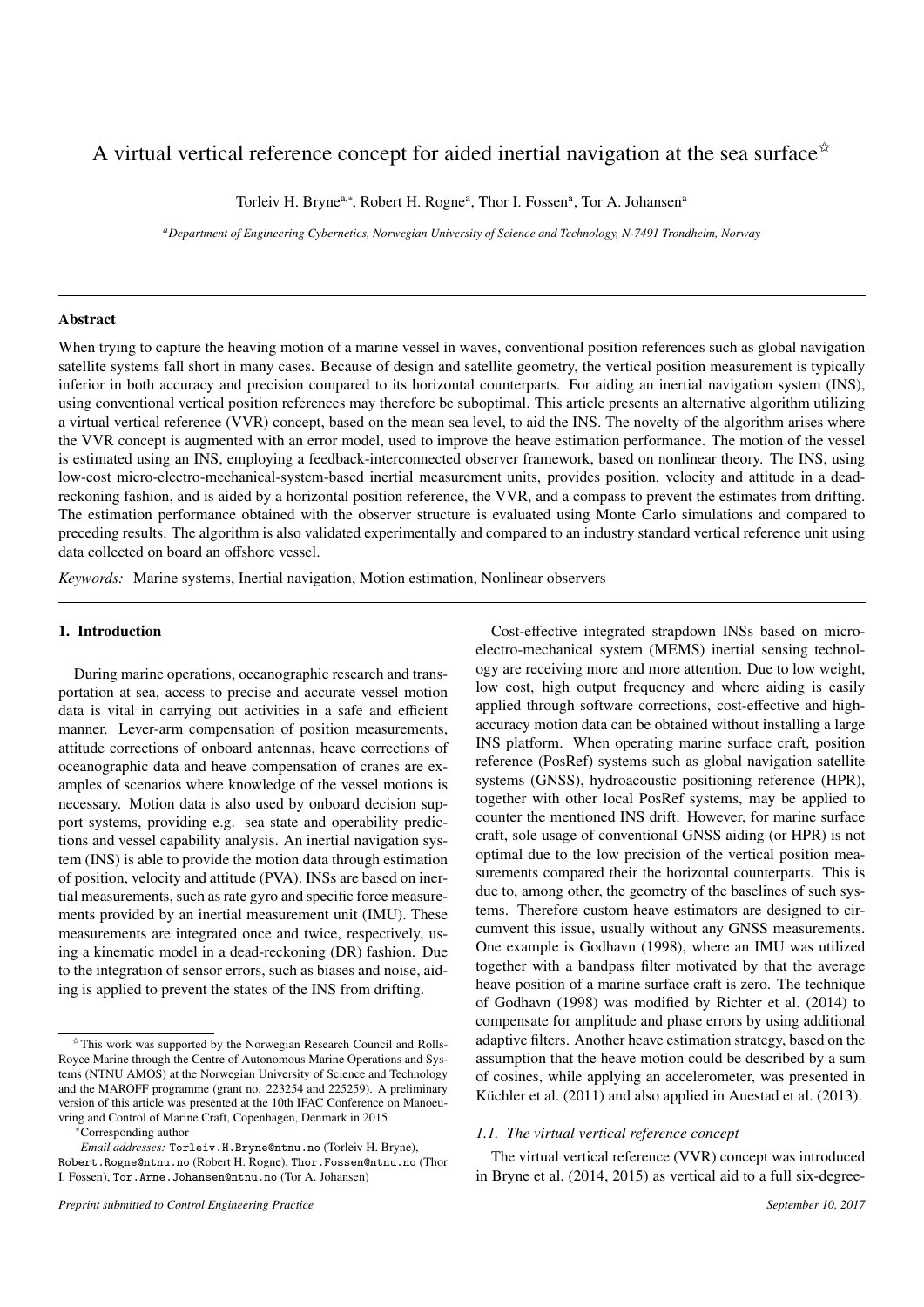of-freedom (6-DOF) strapdown INS without any vertical GNSS measurements, based on the same vessel constraint as in [God](#page-15-0)[havn](#page-15-0) [\(1998\)](#page-15-0); that the vertical heave displacement of a marine surface craft is zero on average relative the mean sea surface. The VVR was introduced by exploiting the previous GNSS/INS integration framework of [Grip et al.](#page-15-6) [\(2013\)](#page-15-6), applying a feedback-interconnected structure of a linear and a nonlinear observer (NLO), and customizing it for marine surface craft utilization. The NLO provides the attitude, while the linear translational motion observer (TMO) estimates position, linear velocity and specific force. The mentioned framework was the continuation of the initial work of [Grip et al.](#page-15-7) [\(2012b\)](#page-15-7) merged with the work done by [Mahony et al.](#page-15-8) [\(2008\)](#page-15-8); [Grip et al.](#page-15-9) [\(2012a\)](#page-15-9).

The VVR concept is defined as

$$
y_{\text{VVR}} := \lim_{T \to \infty} \frac{1}{T} \int_0^T d_{\text{heave}}(t) dt = 0.
$$
 (1)

A similar definition is used in [Godhavn](#page-15-0) [\(1998\)](#page-15-0), where *d*heave is heave displacement of the vessel about the mean sea surface.

Even though the VVR measurement,  $y_{VVR} = 0$ , is perfect w.r.t. to noise, it is only accurate in average, hence suboptimal w.r.t. to heave peak-to-peak precision even when applying small gains associated with the VVR-based innovations in the aided INS. Thus, the heave estimation performance obtained in [Bryne et al.](#page-15-4) [\(2014,](#page-15-4) [2015\)](#page-15-5) may be improved, while maintaining the 6-DOF vessel motion estimates from the INS.

An alternative to the VVR concept, with potentially higher accuracy, is real-time kinematic (RTK) GNSS as presented in [Godhavn](#page-15-10) [\(2000\)](#page-15-10). However, the coverage of RTK is limited at sea and the real-time availability requirement is not necessarily guaranteed.

#### *1.2. Main contribution*

This article is an extension of the results from [Bryne et al.](#page-15-4) [\(2014,](#page-15-4) [2015\)](#page-15-5). The novelty of this work is the introduction of a VVR measurement error model. This model is applied in order to take into account the inherent short-term inaccuracy of the zero VVR measurement. The main contributions of the article are summarized as follows:

- A full 6-DOF strapdown INS with embedded highaccuracy and high-precision heave estimation. The heave estimation performance is increased compared to [Bryne](#page-15-4) [et al.](#page-15-4) [\(2014,](#page-15-4) [2015\)](#page-15-5) by introducing the VVR error model.
- The origin of the nonlinear feedback-interconnected observer's error dynamics is proven semiglobal exponentially stable (USGES).
- The NLO structure, including the VVR error model, is evaluated through Monte Carlo simulations and validated using full-scale data collected on an offshore vessel operating in the Norwegian Sea.

In addition, the typical performance of three different methods used to obtain the parameters of the VVR error model is illustrated. Moreover, it is shown that the industry standard heave

<span id="page-1-0"></span>

Figure 1: Definitions of the BODY, tangent, ECEF and ECI coordinate frames.

<span id="page-1-1"></span>performance metric of five cm or five per cent root-mean-square (RMS) error, whichever is higher, can be obtained with the proposed observer. [Bryne et al.](#page-15-5) [\(2015\)](#page-15-5) is in the reminder of the text referred to as the *preceding observer* when comparing the performance to that obtained with the observer presented in this article.

# 2. Preliminaries

#### <span id="page-1-2"></span>*2.1. Notation*

The Euclidean vector norm is denoted  $\|\cdot\|_2$ . The  $n \times n$  identity matrix is denoted  $I_n$ , while a block diagonal matrix is given by  $M = \text{blockdiag}(M_1, M_2, \ldots, M_n)$  for square matrices  $M_1$  to  $M<sub>n</sub>$ . Moreover, the transpose of a vector or a matrix is denoted (·) | . Coordinate frames are denoted with {·}. *S*(·) ∈ *S S* (3) represents the skew symmetric matrix such that  $S(z_1)z_2 = z_1 \times$  $z_2$  for two vectors  $z_1, z_2 \in \mathbb{R}^3$ .  $z = (z_1; z_2; \dots; z_n)$  denotes a<br>vector of stacked column vectors  $z_1, z_2, z_3, z_4$ . In addition  $z^a \in$ vector of stacked column vectors  $z_1, z_2, \ldots z_n$ . In addition,  $z_{bc}^a \in \mathbb{R}^3$  denotes a vector z to frame *[c]* relative *[b]* decomposed in  $\mathbb{R}^3$  denotes a vector *z*, to frame {*c*}, relative {*b*}, decomposed in {*a*}. Moreover, ⊗ denotes the Hamiltonian quaternion product. Saturation is represented by  $sat_{\star}$ , where the subscript indicates the saturation limit. The right Moore-Penrose pseudoinverse is denoted  $(\cdot)^\dagger$ .

The rotation matrix describing the rotation between two given frames  $\{a\}$  and  $\{b\}$  is denoted  $\mathbf{R}_a^b \in SO(3)$ . Similar to the rotation matrix, the rotation between {*a*} and {*b*} may be represented using the unit quaternion  $q_a^b = (s, r^{\top})^{\top}$  where  $s \in \mathbb{R}^1$ <br>is the real part of the quaternion and  $r \in \mathbb{R}^3$  is the vector part is the real part of the quaternion and  $r \in \mathbb{R}^3$  is the vector part. Moreover, its conjugate is denoted  $q_a^{b*} = (s, -r^{\intercal})^{\intercal}$ .

### *2.2. Coordinate reference frames*

This article employs four coordinate frames; The Earth-Centered-Inertial (ECI) frame, the Earth-Centered-Earth-Fixed (ECEF) frame, a tangent frame equivalent of an Earth-fixed North-East-Down (NED) frame, and the BODY reference frame, denoted {*i*}, {*e*}, {*t*} and {*b*}, respectively (see Fig. [1\)](#page-1-0). The Earth's rotation rate  $\omega_{ie}$  is decomposed in the tangent frame as

$$
\omega_{ie}^t = \begin{pmatrix} \cos(\mu) \\ 0 \\ -\sin(\mu) \end{pmatrix} \omega_{ie},
$$
 (2)

where  $\mu$  is the latitude on the Earth, while  $\omega_{\lambda}^*$  represents an-<br>gular velocity. The longitude is denoted  $\lambda$ . The tangent frame gular velocity. The longitude is denoted  $\lambda$ . The tangent frame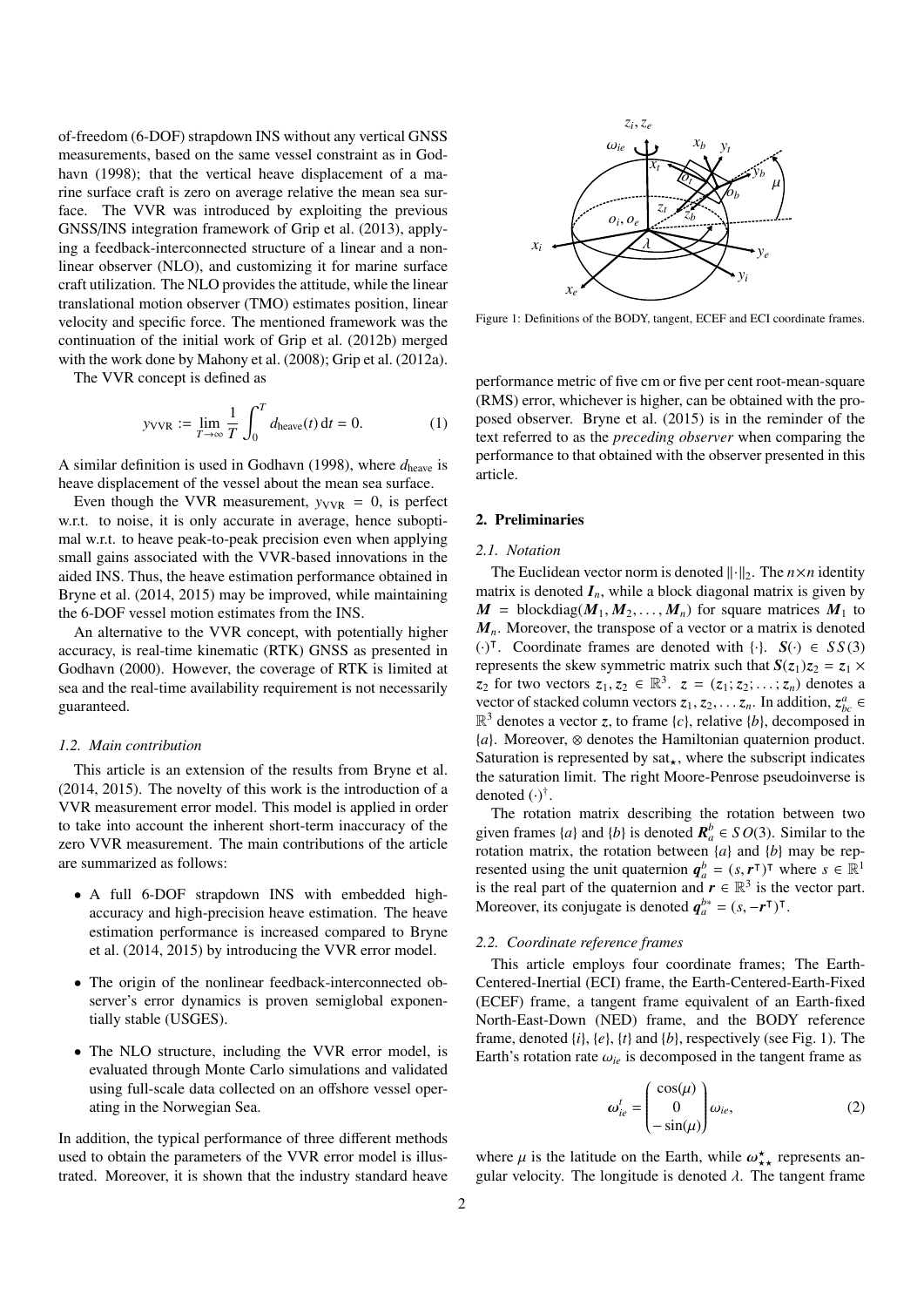is an Earth-fixed frame and has it's origin on the surface of WGS-84 at some latitude and longitude, where the x-axis points towards north, the y-axis points towards east, and the z-axis points downwards. The BODY frame is fixed to the vessel. The origin of {*b*} is located at the nominal center of gravity of the vessel. The *x*-axis is directed from aft to fore, the *y*-axis is directed to starboard and the *z*-axis points downwards.

Roll, pitch and yaw is denoted  $\phi$ ,  $\theta$  and  $\psi$ , respectively together with their angular rates *p*, *q* and *r* in compliance with the [SNAME](#page-15-11) [\(1950\)](#page-15-11) notations.

#### *2.3. Kinematic strapdown equations*

The attitude representation most comprehensible for the user is the attitude between the BODY and the NED (or a tangent frame). This is also the most intuitive representation for control and lever-arm compensation purposes. Using a rotation matrix representation, the attitude kinematics in this article is given as

$$
\dot{\boldsymbol{R}}_b^t = \boldsymbol{R}_b^t \boldsymbol{S}(\boldsymbol{\omega}_{ib}^b) - \boldsymbol{S}(\boldsymbol{\omega}_{it}^t) \boldsymbol{R}_b^t,\tag{3}
$$

or equivalently,

$$
\dot{q}_b^t = \frac{1}{2} q_b^t \otimes \begin{pmatrix} 0 \\ \omega_{ib}^b \end{pmatrix} - \frac{1}{2} \begin{pmatrix} 0 \\ \omega_{it}^t \end{pmatrix} \otimes q_b^t, \tag{4}
$$

using the unit quaternion attitude representation.  $\omega_{ib}^b$  is the an-<br>
gular rate of the navigating object relative the inertial frame gular rate of the navigating object relative the inertial frame, while  $\omega_{it}^i$  is the angular velocity of navigation frame relative the inertial frame where the inertial frame where,

$$
\boldsymbol{\omega}_{it}^t = \boldsymbol{\omega}_{ie}^t + \boldsymbol{\omega}_{et}^t. \tag{5}
$$

However,  $\omega_{et}^t = \mathbf{0}_{3\times1}$  since the tangent frame is Earth fixed. Fur-<br>thermore, from Fossen (2011), Eq. (2.56) and reference therein thermore, from [Fossen](#page-15-12) [\(2011\)](#page-15-12), Eq. (2.56) and reference therein, the rotation matrix  $\mathbf{R}(\mathbf{q}_b^t) := \mathbf{R}_b^t$  is obtained from  $\mathbf{q}_b^t$  using

$$
R(q_b^t) = I_3 + 2sS(r) + 2S(r).
$$
 (6)

When using the tangent frame as the navigation frame, the rotational and translational motion is related with

$$
\dot{\boldsymbol{p}}_{tb}^t = \boldsymbol{v}_{tb}^t,\tag{7}
$$

$$
\dot{\boldsymbol{v}}_{tb}^t = -2\mathbf{S}(\boldsymbol{\omega}_{te}^t)\boldsymbol{v}_{tb}^t + \boldsymbol{R}_b^t \boldsymbol{f}_{ib}^b + \boldsymbol{g}_b^t,
$$
\n(8)

[\(Farrell, 2008\)](#page-15-13), where  $p_{tb}^t \in \mathbb{R}^3$  is the position, relative the defined origin of the tangent frame. Furthermore,  $v_{tb}^t \in \mathbb{R}^3$  is the linear velocity. It follows that  $g_b^t(\mu, \lambda) \in \mathbb{R}^3$  is the local gravity vector which may be obtained using a gravity model based on vector which may be obtained using a gravity model based on the vessel's latitude and longitude.  $f_{ib}^b = (R_b^t)^\intercal (a_{ib}^t - g_b^t) \in \mathbb{R}^3$ is the specific force decomposed in  $\{b\}$ , where  $a_{ib}^t$  is the acceleration vector decomposed in the tangent frame.

#### *2.4. Sensor models*

#### *2.4.1. Inertial measurements*

The tri-axial IMU sensor model is chosen as

$$
\omega_{\text{IMU}}^b = \omega_{ib}^b + \boldsymbol{b}_{\text{gyro}}^b + \boldsymbol{\varepsilon}_{\text{gyro}},
$$
\n(9)

$$
\dot{\boldsymbol{b}}_{\text{gyro}}^b = \mathbf{0},\tag{10}
$$

$$
f_{\text{IMU}}^b = f_{ib}^b + \varepsilon_{\text{acc}},\tag{11}
$$

where  $\varepsilon_{\star}$  denotes sensor noise and  $b_{\text{gyro}}^b$  denotes the rate gyro<br>bias. The accelerometer bias is assumed to be compensated for bias. The accelerometer bias is assumed to be compensated for in calibration. According to the results of [Bryne et al.](#page-15-14) [\(2016\)](#page-15-14) this is a valid assumption in the context of attitude estimation.

For many rate gyros (such as MEMS based) a more accurate term would be angular rate sensor (ARS) since often none of the sensor's parts are rotating. Nevertheless, the term *gyro* or *rate gyro* was chosen for this work, since it is in compliance with the established literature, [\(Titterton and Weston, 2004;](#page-15-15) [Farrell,](#page-15-13) [2008;](#page-15-13) [Groves, 2013\)](#page-15-16).

# *2.4.2. Position reference system*

The PosRef measurement is modeled as

$$
\boldsymbol{p}_{tb,\text{PosRef}}^t = \boldsymbol{p}_{tb,xy}^t + \boldsymbol{\varepsilon}_{\text{PosRef}},
$$
 (12)

where  $p_{th,xy}^t$  represents the true horizontal position of the vessel, where  $P_{tb,xy}$  represents the true horizontal while  $\varepsilon_{\text{PosRef}}$  represents noise and errors.

#### *2.5. Compass*

The compass measurement is modeled as

$$
\psi_c = \psi + \varepsilon_{\psi},\tag{13}
$$

where  $\psi$  represents the heading relative north, while  $\varepsilon_{\psi}$  constitutes noise and errors.

#### <span id="page-2-4"></span>*2.5.1. Virtual vertical reference*

For marine surface vessels, the kinematics of  $(7)$ – $(8)$  can further be extended with the auxiliary variable  $p_{th}^t$ . The augmen-tation, first applied in [Bryne et al.](#page-15-4) [\(2014\)](#page-15-4), is motivated above in Sec. [1.1.](#page-0-0)  $p'_{tb,I}$  is introduced by first writing [\(1\)](#page-1-1) as

$$
\lim_{T \to \infty} \frac{1}{T} \int_0^T p_{tb,z}^t(t) \, \mathrm{d}t = 0,\tag{14}
$$

<span id="page-2-0"></span>applying the notation of Sec. [2.1.](#page-1-2) Based on [\(14\)](#page-2-2) the strapdown equations [\(7\)](#page-2-0)–[\(8\)](#page-2-1) are augmented with  $p_{tb,I}^t$  as an auxiliary state<br>by defining by defining

<span id="page-2-3"></span><span id="page-2-2"></span>
$$
\dot{p}_{tb,I}^t := p_{tb,z}^t,\tag{15}
$$

<span id="page-2-1"></span>thus, integrating the vertical (down) position,  $p_{th}^t$ , associated with the heave motion. Then a natural choice would be to exploit [\(14\)](#page-2-2) and define a virtual vertical reference (VVR) measurement [\(Bryne et al., 2014,](#page-15-4) [2015\)](#page-15-5) by choosing

$$
y_{VVR}^t = p_{tb,I}^t = 0, \quad \forall t \ge 0.
$$
 (16)

However, as indicated in [\(14\)](#page-2-2), this would only be valid on average. Hence, [\(16\)](#page-2-3) is a very precise, but not necessarily a very accurate measurement. Especially so in high sea states where the amplitude of the wave-induced craft motion is high and the frequency of the motion is low [\(Fossen, 2011,](#page-15-12) Ch. 8) resulting in longer time intervals where  $y_{\text{vvr}}^t \neq p_{tb,I}^t$ . Therefore, the VVR *th* longer time measurement would be less desirable to apply in such conditions. This issue is not dealt with in the previous works of [Bryne](#page-15-4) [et al.](#page-15-4) [\(2014,](#page-15-4) [2015\)](#page-15-5). The proposed solution for this problem is presented next.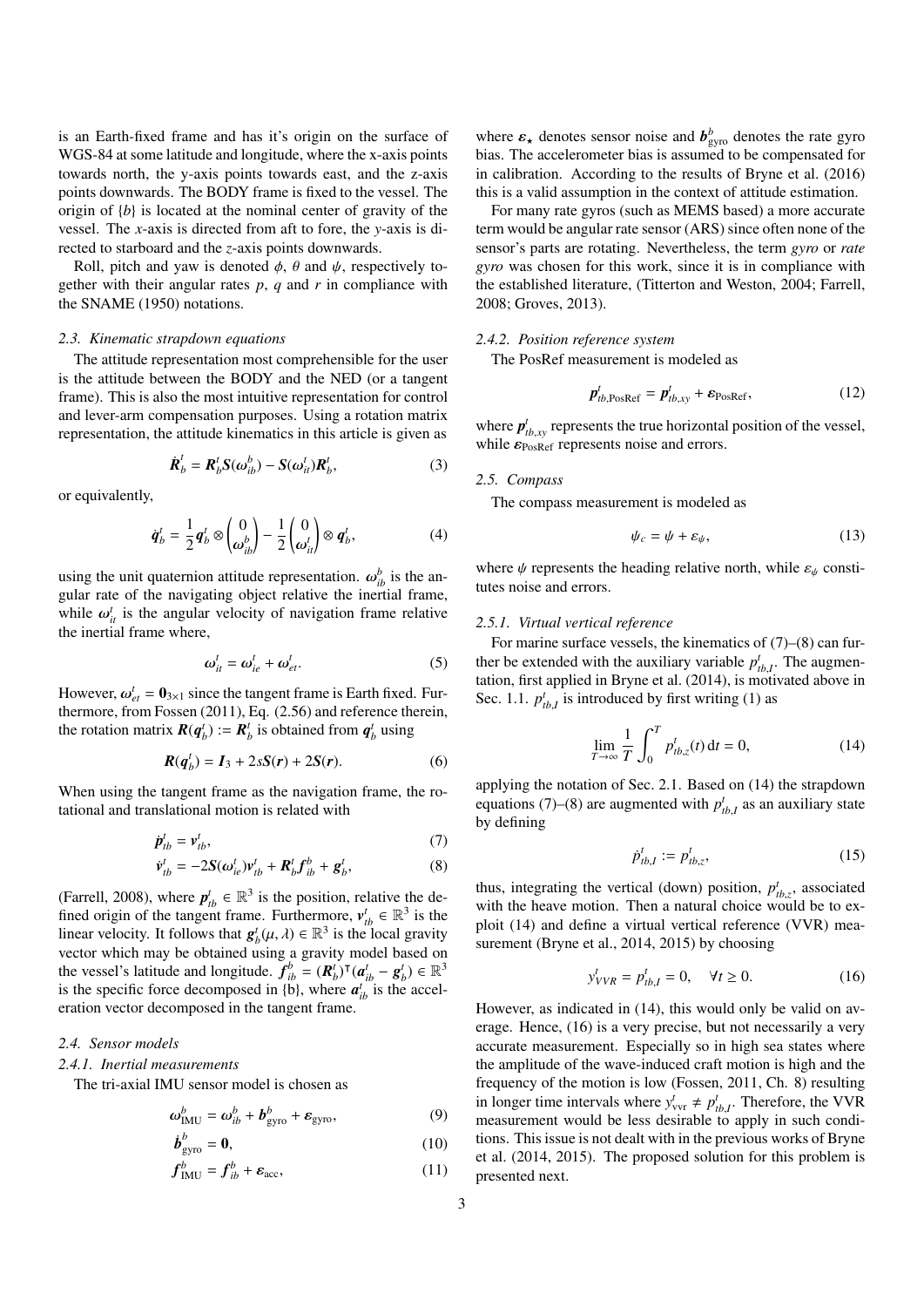[Fossen and Perez](#page-15-17) [\(2009\)](#page-15-17), states that all sensors measuring some vessel motion contain both the low-frequency (LF) and wave-frequency (WF) motion of the vessel. However,  $y_{VVR}^t$  of [\(16\)](#page-2-3) only contains the former. This makes it, in some sense, biased. In order to improve the general accuracy of  $y_{VVR} = 0$ , w.r.t.  $p_{th,I}^t$ , additional sensor error parameters are introduced by stating stating

$$
y_{VVR}^t = p_{tb,I}^t + b_{tb,I}^t = 0,\t\t(17)
$$

where the dynamics of  $b_{th}^t$  is inspired by the works on wave-filtering of estimated vessel motion such as [Sælid et al.](#page-15-18) [\(1983\)](#page-15-18), [Fossen and Strand](#page-15-19) [\(1999\)](#page-15-19) and [Fossen and Perez](#page-15-17) [\(2009\)](#page-15-17). The VVR error model takes the form of

$$
\dot{\zeta}_{tb}^t = b_{tb,I}^t,\tag{18}
$$

$$
\dot{b}_{tb,I}^t = -\omega_e^2(t)\zeta_{tb}^t - 2\lambda_w(t)\omega_e(t)b_{tb,I}^t + \sigma_{b,\text{VVR}}\varepsilon_u,\tag{19}
$$

for some auxiliary state  $\zeta_{t}^{t}$ , where  $0 < \lambda_{w}(t) < 1$  is the relative damping ratio of the wave-induced motion and damping ratio of the wave-induced motion and

$$
\omega_e(t, U, \omega_0, \beta) = \left| \omega_0 - U \frac{\omega_0^2}{g} \cos(\beta) \right|, \tag{20}
$$

being the encounter frequency of the waves experienced by the ship [\(Fossen, 2011,](#page-15-12) Ch. 8.2.3). Here *U* is the horizontal speed of the vessel,  $\omega_0$  is the peak frequency of the wave spectrum, *g* =  $||g_b^t||_2$  and  $\beta$  is the angle between the heading of the vessel<br>and the direction of the waves  $\sigma$  van is the standard deviation and the direction of the waves.  $\sigma_{b,VVR}$  is the standard deviation of the process noise and is considered a tuning parameter related to the heave amplitude. In practice, its magnitude is also a measure of how much the model structure and its parameters are trusted. Finally,  $\varepsilon_u$  represents unity white noise.

# <span id="page-3-7"></span>3. Nonlinear observer for integrated inertial navigation

The motion of the marine surface craft is estimated using a feedback-interconnected nonlinear observer integration strategy as depicted in Fig. [2.](#page-4-0) The PVA estimation is carried out in two steps. First the attitude is estimated by using rate gyro, specific force and compass measurements. The attitude observer is further aided by the second step, consisting of a TMO providing specific force estimates in the navigation frame, together with 3-DOF position and velocity estimates based on the estimated attitude, in addition to, specific force, PosRef and VVR measurements.

#### *3.1. Attitude observer*

The NLO for estimating the attitude between the {*b*} and the {*t*} frame is given similar to [Grip et al.](#page-15-6) [\(2013\)](#page-15-6),

$$
\Sigma_1 : \begin{cases} \dot{\hat{\mathbf{q}}}_b^t = \frac{1}{2} \hat{\mathbf{q}}_b^t \otimes \begin{pmatrix} 0 \\ \hat{\omega}_{ib}^b \end{pmatrix} - \frac{1}{2} \begin{pmatrix} 0 \\ \omega_{ii}^t \end{pmatrix} \otimes \hat{\mathbf{q}}_b^t, \end{cases}
$$
 (21a)  

$$
\Sigma_1 : \begin{cases} \hat{\omega}_b^b = \omega_{ab}^b - \hat{\mathbf{p}}^b + \hat{\mathbf{q}}_b^b \end{cases}
$$
 (21b)

$$
\Sigma_1: \begin{cases}\n\hat{\omega}_{ib}^b = \omega_{\text{IMU}}^b - \hat{\boldsymbol{b}}_{\text{gyro}}^b + \hat{\sigma}_{ib}^b, \\
\hat{\boldsymbol{b}}_{\text{gyro}}^b = \text{Proj}\left(\hat{\boldsymbol{b}}_{\text{gyro}}^b, -k_i\hat{\sigma}_{ib}^b\right),\n\end{cases} (21b)
$$

$$
\left(\dot{\boldsymbol{b}}_{\text{gyro}}^{b} = \text{Proj}\left(\hat{\boldsymbol{b}}_{\text{gyro}}^{b}, -k_{I}\hat{\boldsymbol{\sigma}}_{ib}^{b}\right),\right)
$$
 (21c)

where  $Proj(\star, \star)$  denotes the angular rate bias projection algorithm ensuring that  $\|\hat{b}^b_{\text{gyro}}\|_2 \leq M_{\hat{b}_{\text{gyro}}}$  for  $M_{\hat{b}_{\text{gyro}}} > M_{b_{\text{gyro}}}$  [\(Grip](#page-15-9) et al. 2012a) and  $k_i$  is the gain associated with the rate gyro [et al., 2012a\)](#page-15-9), and  $k_I$  is the gain associated with the rate gyro bias estimation. The NLO is structurally the same as in [Grip](#page-15-6) [et al.](#page-15-6) [\(2013\)](#page-15-6), where the attitude between the {*b*} and the {*e*} frame was estimated. Moreover, the observer's nonlinear injection term,  $\hat{\sigma}_{ib}^b$ , is given as

$$
\hat{\sigma}_{ib}^b = k_1 \underline{\mathbf{v}}_1^b \times \mathbf{R}^\mathsf{T}(\hat{\boldsymbol{q}}_b^t) \underline{\mathbf{v}}_1^t + k_2 \underline{\mathbf{v}}_2^b \times \mathbf{R}^\mathsf{T}(\hat{\boldsymbol{q}}_b^t) \underline{\mathbf{v}}_2^t,\tag{22}
$$

where the measurement vectors  $\underline{v}_{1,2}^b$  and reference vectors  $\underline{v}_{1,2}^t$ <br>are calculated using are calculated using

<span id="page-3-0"></span>
$$
\underline{\mathbf{v}}_1^b = \underline{\mathbf{f}}_1^b, \qquad \underline{\mathbf{v}}_1^t = \underline{\mathbf{f}}_1^t,\tag{23}
$$

<span id="page-3-1"></span>
$$
\underline{\mathbf{v}}_2^b = \underline{\mathbf{f}}^b \times \underline{\mathbf{c}}^b, \quad \underline{\mathbf{v}}_2^t = \underline{\mathbf{f}}^t \times \underline{\mathbf{c}}^t. \tag{24}
$$

<span id="page-3-6"></span><span id="page-3-5"></span>Furthermore, the measurement and corresponding reference vector pairs in [\(23\)](#page-3-0)–[\(24\)](#page-3-1) are constructed as

$$
\underline{f}^{b} = \frac{f_{\text{IMU}}^{b}}{||f_{\text{IMU}}^{b}||_{2}}, \qquad \underline{f}^{t} = \frac{\text{sat}_{M_f}(\hat{f}_{ib}^{t})}{||\text{sat}_{M_f}(\hat{f}_{ib}^{t})||_{2}}, \quad (25)
$$

$$
\underline{\mathbf{c}}^b = \begin{pmatrix} \cos \psi_c & -\sin(\psi_c) & 0 \end{pmatrix}^\mathsf{T}, \quad \underline{\mathbf{c}}^t = \begin{pmatrix} 1 & 0 & 0 \end{pmatrix}^\mathsf{T}.
$$
 (26)

 $\hat{f}^t_{ib}$  is the estimated specific force, provided by the TMO, presented next in Sec. [3.2,](#page-4-1) as depicted in Fig. [2.](#page-4-0) The benefit of using normalized vectors is that the vector pairs only provide direction, hence these are dimensionless, such that the gains  $k_{1,2}$  can be considered as cut-off frequencies of the complementary filter  $\Sigma_1$ , [\(Hua et al., 2014\)](#page-15-20). Since the gains have unit rad/s,  $\hat{\sigma}_{ib}^b$  obtains the same unit as  $\omega_{IMU}^b$ .

The estimation error is defined as  $\tilde{q} := q_b^t \otimes \hat{q}_b^{t*}$  and  $\tilde{b}^b =$  $b_{\text{gyro}}^b - \hat{b}_{\text{gyro}}^b$ . Furthermore,  $\chi := (\tilde{r}; \tilde{b}^b)$  is defined, where  $\tilde{r}$  denotes the vector part of  $\tilde{a}$ . Semiglobal exponential stability denotes the vector part of  $\tilde{q}$ . Semiglobal exponential stability of the origin  $\chi = 0$  ( $\tilde{s} = 1$  of the scalar part of  $\tilde{q}$ ) of the attitude observer's error dynamics can be established under the following three assumptions:

<span id="page-3-2"></span>**Assumption 1.** *The angular rate*  $\omega_{ib}^b$ *, the specific force*  $f_{ib}^b$  *and* its rate  $\dot{f}^b_{ib}$  are uniformly bounded.

<span id="page-3-4"></span>Assumption 2. *There exist a constant c*obs <sup>&</sup>gt; <sup>0</sup> *such that*  $|| f^b \times \underline{c}^b ||_2 \geq c_{obs}$  *for all t*  $\geq 0$ *, resulting in the attitude being uniformly observable.*

<span id="page-3-3"></span>Assumption 3. *The initial condition is assumed to be in contained in the set*  $\mathcal{D}(\epsilon) = {\{\tilde{\boldsymbol{q}} \mid |\tilde{s}| > \epsilon\}}$ , *i.e.*  $\hat{\boldsymbol{q}}_b^t(0) \in \mathcal{D}$ , represent-<br>ing attitude errors bounded away from 180° by a margin deter*ing attitude errors bounded away from* 180◦ *by a margin determined by*  $\epsilon \in (0, \frac{1}{2})$ *. Furthermore, it is assumed that*  $\hat{b}^b_{\text{gyro}}(0)$  *is projected to the ball*  $B \in \{b^b_{\text{gyro}} | ||b^b_{\text{gyro}}||_2 \leq M_{b_{\text{gyro}}}\}$ .

From Assumptions [1](#page-3-2)[–3,](#page-3-3) the result of [Grip et al.](#page-15-9) [\(2012a\)](#page-15-9) is used, where, for each  $\epsilon \in (0, \frac{1}{2})$ , there exsist a  $k_p^* > 0$  such that if  $k, k > k^*$  and a  $k > 0$  vielding if  $k_1, k_2 > k_p^*$  and a  $k_I > 0$ , yielding

$$
\|\chi(t)\|_2 \le \kappa_a e^{-\lambda_a t} \|\chi(0)\|_2, \quad \forall t \ge 0,
$$
 (27)

for some  $\kappa_a, \lambda_a > 0$  where  $\chi(0) \in \{\mathcal{D}(\epsilon), \mathcal{B}\}\)$ , resulting in the origin of  $\chi$  is USGES if  $\hat{f}_{ib}^t = f_{ib}^t$ . Estimation of  $f_{ib}^t$  is carried out next by the TMO out next by the TMO.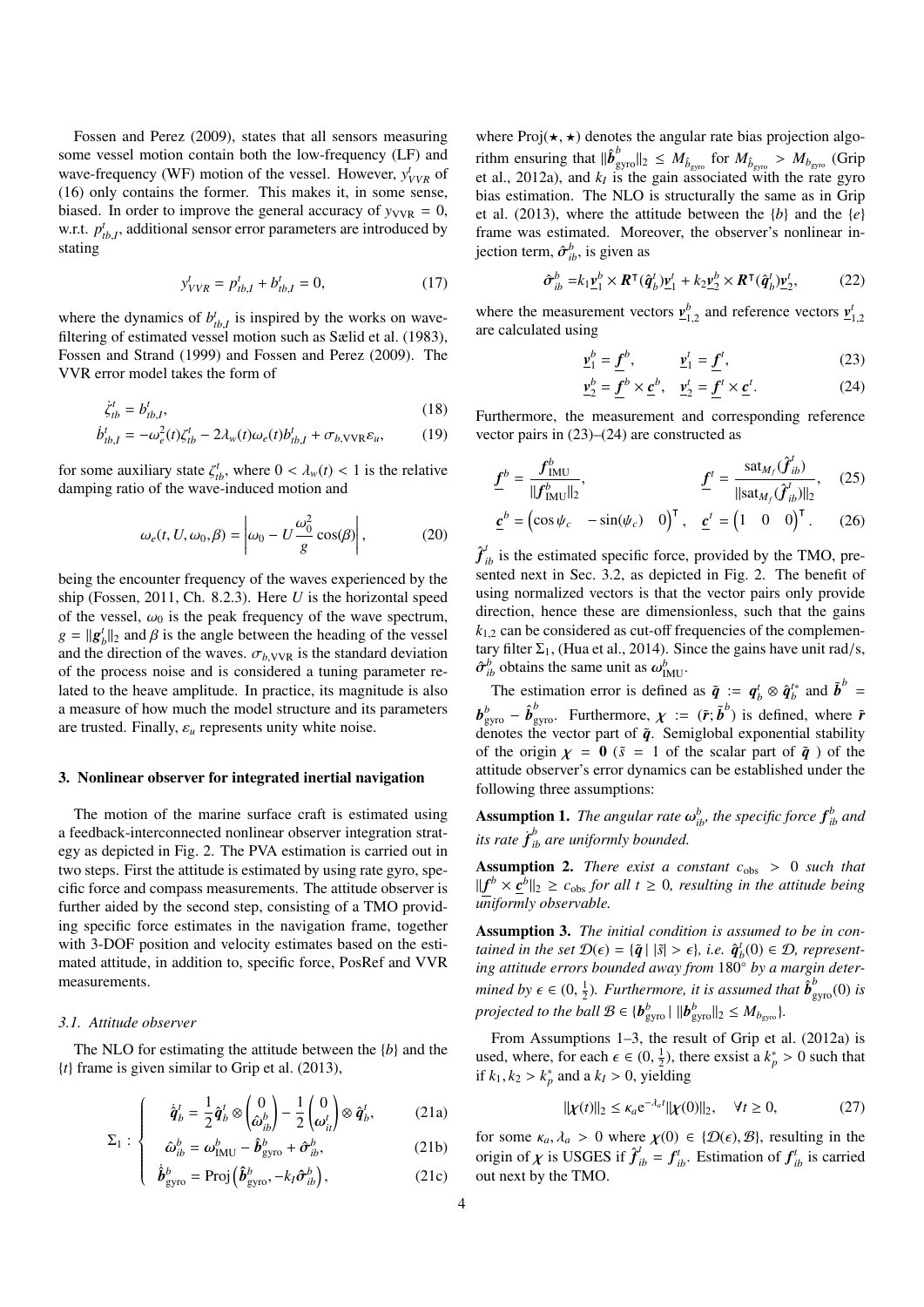<span id="page-4-0"></span>

Figure 2: NLO structure overview

# <span id="page-4-1"></span>*3.2. Translational motion observer (TMO)*

The TMO is inspired by the previous work of [Grip et al.](#page-15-7) [\(2012b,](#page-15-7) [2013\)](#page-15-6), and is an augmentation of the preceding TMO of [Bryne et al.](#page-15-5) [\(2015\)](#page-15-5), given as follows,

$$
\hat{\beta}_{tb,I}^t = \hat{p}_{tb,z}^t + \vartheta K_{p_I p_I}^0 \tilde{y}_{tb,I}^t
$$
\n(28a)

$$
\dot{\mathbf{p}}_{tb}^t = \hat{\mathbf{p}}_{tb}^t + \vartheta^2 \begin{pmatrix} \mathbf{0}_{2\times 1} \\ K_{pp_l}^0 \end{pmatrix} \tilde{\mathbf{y}}_{tb,I}^t + \vartheta \begin{pmatrix} \mathbf{K}_{pp}^0 \\ \mathbf{0}_{1\times 2} \end{pmatrix} \tilde{\mathbf{y}}_{tb,xy}^t
$$
 (28b)

$$
\hat{p}_{tb,l}^{t} = \hat{v}_{tb}^{t} + \vartheta^{2} \begin{pmatrix} \mathbf{0}_{2\times 1} \\ K_{p_{p_l}}^{0} \end{pmatrix} \tilde{y}_{tb,l}^{t} + \vartheta \begin{pmatrix} K_{pp}^{0} \\ \mathbf{0}_{1\times 2} \end{pmatrix} \tilde{y}_{tb,xy}^{t} \tag{28b}
$$
\n
$$
\hat{v}_{tb}^{t} = -2\mathbf{S}(\omega_{te}^{t})v_{tb}^{t} + \hat{f}_{tb}^{t} + \mathbf{g}_{b}^{t}
$$
\n
$$
+ \vartheta^{3} \begin{pmatrix} \mathbf{0}_{2\times 1} \\ K_{p_{p_l}}^{0} \end{pmatrix} \tilde{y}_{tb,l}^{t} + \vartheta^{2} \begin{pmatrix} K_{vp}^{0} \\ \mathbf{0}_{1\times 2} \end{pmatrix} \tilde{y}_{tb,xy}^{t} \tag{28c}
$$
\n
$$
\hat{f}_{cs}^{t} = -R(\hat{\sigma}_{cs}^{t})S(\hat{\sigma}_{cs}^{b})f_{cs}^{b}.
$$

<span id="page-4-2"></span>
$$
\Sigma_{2}: \begin{cases}\n\dot{\xi}_{ib}^{t} = -R(\hat{q}_{b}^{t})S(\hat{\sigma}_{ib}^{b})f_{\text{IMU}}^{b} \\
+ \vartheta^{4} \begin{pmatrix} \mathbf{0}_{2\times 1} \\ K_{\xi p_{I}}^{0} \end{pmatrix} \tilde{y}_{tb,I}^{t} + \vartheta^{3} \begin{pmatrix} K_{\xi p}^{0} \\ \mathbf{0}_{1\times 2} \end{pmatrix} \tilde{y}_{tb,xy}^{t} \\
\hat{f}_{ib}^{t} = R(\hat{q}_{b}^{t})f_{\text{IMU}}^{b} + \xi_{ib}^{t}, \\
\hat{\xi}_{ib}^{t} = \hat{b}_{tb,I}^{t} + K_{\xi p_{I}}^{0} \tilde{y}_{tb,I}^{t} \\
\hat{b}_{tb,I}^{t} = -\omega_{e}^{2}(t)\hat{\xi}_{tb}^{t} - 2\lambda_{w}(t)\omega_{e}(t)\hat{b}_{tb,I}^{t} + K_{b_{I}p_{I}}^{0} \tilde{y}_{tb,I}^{t} (28g)\n\end{cases}
$$
\n(28f)

$$
\hat{\mathbf{f}}_{ib}^{t} = \mathbf{R}(\hat{\mathbf{q}}_b^t) \mathbf{f}_{\text{IMU}}^p + \mathbf{\xi}_{ib}^t,
$$
\n
$$
\dot{\hat{\mathbf{g}}}_{tb}^t = \hat{b}_{tb,I}^t + K_{\zeta p_I}^0 \tilde{\mathbf{y}}_{tb,I}^t
$$
\n(28f)

$$
\dot{\hat{b}}_{tb,I}^t = -\omega_e^2(t)\hat{\xi}_{tb}^t - 2\lambda_w(t)\omega_e(t)\hat{b}_{tb,I}^t + K_{b_I p_I}^0 \tilde{y}_{tb,I}^t (28g)
$$

where  $\tilde{y}_{tb,I}^t = p_{VVR}^t - (\hat{p}_{tb,I}^t + \hat{b}_{tb,I}^t)$  and  $\tilde{y}_{tb,xy}^t = p_{\text{posRef}}^t - \hat{p}_{tb,xy}^t$ <br>while K, and K, are gains associated with the VVR and the while  $K_{\star}$  and  $K_{\star}$  are gains associated with the VVR and the horizontal DecRef measurements recreatively  $f^{\dagger}$  is an avail horizontal PosRef measurements, respectively.  $\xi_{ib}^t$  is an auxil-<br>iary state used to estimate  $f^t = \hat{\beta}$  is a high-gain like parameiary state used to estimate  $f_{ib}^t$ .  $\vartheta$  is a high-gain like parameter used to guarantee stability. The extension of the previous work is the introduction of [\(28f\)](#page-4-2)–[\(28g\)](#page-4-2) to  $\Sigma_2$ , based on the error model presented in Sec. [2.5.1.](#page-2-4) This is done to atone for the inaccuracies of the VVR measurement w.r.t.  $p_{th}^t$ . As a contrast to the cited works on wave filtering, where the LF motion is estimated from measurements containing LF and WF motion,  $\Sigma_2$  estimates the WF heave motion based on the inherent LF zero VVR measurement. Furthermore, by noting the linear time-varying (LTV) structure of [\(28\)](#page-4-1) and defining

$$
\boldsymbol{x} := \left( p_{tb,l}^t; \quad \boldsymbol{p}_{tb}^t; \quad \boldsymbol{v}_{tb}^t; \quad \boldsymbol{\xi}_{tb}^t; \quad \boldsymbol{\zeta}_{tb}^t; \quad b_{tb,l}^t \right), \tag{29}
$$

the TMO can be written on LTV form as

$$
\dot{\hat{\mathbf{x}}} = A(t)\hat{\mathbf{x}} + B(t)\mathbf{u} + D(t,\hat{\mathbf{x}}) + K(t)(\mathbf{y} - C\hat{\mathbf{x}}), \quad (30)
$$

with the system matrices,

$$
A(t) = \text{blockdiag}(A^*, F_{\text{VVR}}(t)), \tag{31a}
$$

$$
A^* = \begin{pmatrix} 0 & 0 & 0 & 1 & \mathbf{0}_{1 \times 3} & \mathbf{0}_{1 \times 3} \\ \mathbf{0}_{3 \times 1} & \mathbf{0}_{3 \times 3} & \mathbf{I}_3 & \mathbf{0}_{3 \times 3} \\ \mathbf{0}_{3 \times 1} & \mathbf{0}_{3 \times 3} & \mathbf{0}_{3 \times 3} & \mathbf{I}_3 \\ \mathbf{0}_{3 \times 1} & \mathbf{0}_{3 \times 3} & \mathbf{0}_{3 \times 3} & \mathbf{0}_{3 \times 3} \end{pmatrix}, \quad (31b)
$$

$$
\boldsymbol{F}_{\text{VVR}}(t) = \begin{pmatrix} 0 & 1 \\ -\omega_e^2(t) & -2\lambda_w(t)\omega_e(t) \end{pmatrix},\tag{31c}
$$

input matrices,

<span id="page-4-5"></span>
$$
\boldsymbol{B}(t) = \begin{pmatrix} \boldsymbol{B}^*(t) \\ \boldsymbol{0}_{2\times6} \end{pmatrix}, \quad \boldsymbol{B}^*(t) = \begin{pmatrix} \boldsymbol{0}_{1\times3} & \boldsymbol{0}_{1\times3} \\ \boldsymbol{0}_{3\times3} & \boldsymbol{0}_{3\times3} \\ \boldsymbol{R}(\hat{\boldsymbol{q}}_b^t) & \boldsymbol{0}_{3\times3} \\ \boldsymbol{0}_{3\times3} & \boldsymbol{R}(\hat{\boldsymbol{q}}_b^t) \end{pmatrix}, \tag{32}
$$

the measurement matrices,

$$
\boldsymbol{C} = \begin{pmatrix} \boldsymbol{C}^* & \boldsymbol{H}_{\text{VVR}} \\ \boldsymbol{0}_{2\times 2} & \end{pmatrix}, \boldsymbol{C}^* = \begin{pmatrix} \boldsymbol{I}_3 & \boldsymbol{0}_{3\times 7} \end{pmatrix}, \boldsymbol{H}_{\text{VVR}} = \begin{pmatrix} 0 & 1 \end{pmatrix}, \tag{33}
$$

the vector,

$$
\boldsymbol{D}(t,\hat{\boldsymbol{x}}) = \begin{pmatrix} 0; & \boldsymbol{0}_{3\times 1}; & -2\boldsymbol{S}(\boldsymbol{\omega}_{ie}^t)\hat{\boldsymbol{v}}_{ib}^t + \boldsymbol{g}_b^t; & \boldsymbol{0}_{3\times 1}; & \boldsymbol{0}_{2\times 1} \end{pmatrix},\tag{34}
$$

and the gain matrix,

<span id="page-4-4"></span><span id="page-4-3"></span>
$$
K(t) = \begin{pmatrix} K_{p_1p_1} & \mathbf{0}_{1\times 2} \\ \mathbf{0}_{2\times 1} & K_{pp} \\ K_{pp_1} & \mathbf{0}_{1\times 2} \\ \mathbf{0}_{2\times 1} & K_{vp} \\ K_{vp_1} & \mathbf{0}_{1\times 2} \\ \mathbf{0}_{2\times 1} & K_{\xi p} \\ \mathbf{0}_{2\times 1} & K_{\xi p} \\ K_{\xi p_1} & \mathbf{0}_{1\times 2} \\ K_{\xi p_1} & \mathbf{0}_{1\times 2} \\ K_{\xi p_1} & \mathbf{0}_{1\times 2} \\ K_{\xi p_1} & \mathbf{0}_{1\times 2} \\ K_{\xi p_1} & \mathbf{0}_{1\times 2} \end{pmatrix} = \begin{pmatrix} \vartheta K_{p_1p_1}^0 & \mathbf{0}_{1\times 2} \\ \vartheta_{2\times 1}^1 & \vartheta K_{pp}^0 \\ \vartheta_{2\times 1}^2 & \vartheta_{2\times 2}^2 \\ \vartheta_{2\times 1}^3 & \vartheta_{2\times 2}^3 \\ \vartheta_{2\times 1}^4 & \vartheta_{2\times 2}^3 \\ \vartheta_{2\times 1}^4 & \vartheta_{2\times 2}^3 \\ \vartheta_{2\times 1}^4 & \vartheta_{2\times 2}^3 \\ \vartheta_{2\times 1}^4 & \vartheta_{2\times 2}^1 \\ \vartheta_{2\times 1}^5 & \mathbf{0}_{1\times 2} \\ K_{\xi p_1}^0 & \mathbf{0}_{1\times 2} \end{pmatrix} . \tag{35}
$$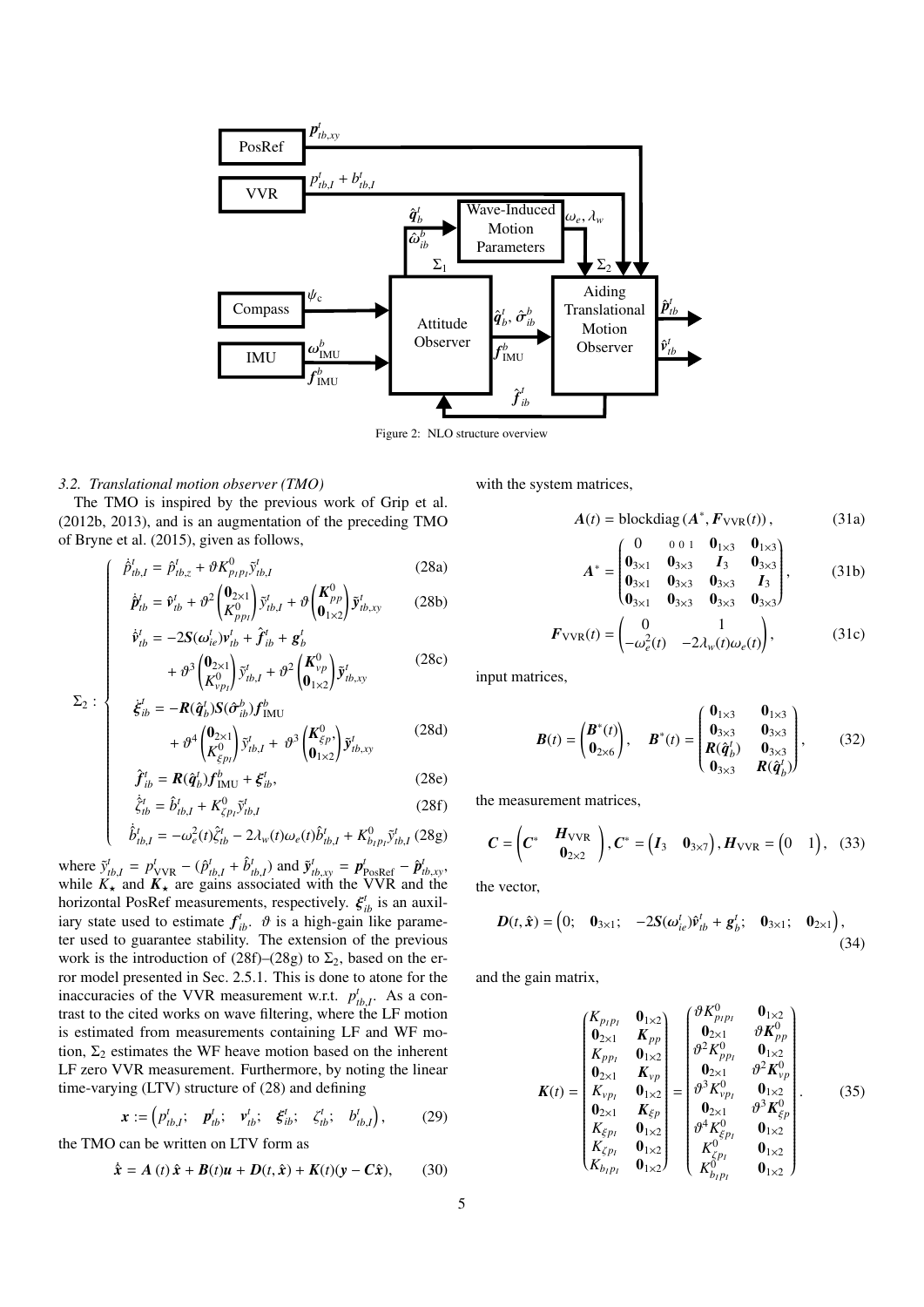Finally, the input is given as

$$
\mathbf{u} = \left( \boldsymbol{f}_{\text{IMU}}^{b}; -\mathbf{S}(\hat{\boldsymbol{\sigma}}_{ib}^{b}) \boldsymbol{f}_{\text{IMU}}^{b} \right). \tag{36}
$$

Moreover, the error states of the TMO can be defined as  $\tilde{p}^t_{th}$  :=  $p_{tb,I}^t - \hat{p}_{tb,I}^t$ ,  $\tilde{p}_{tb}^t := p_{tb}^t - \hat{p}_{tb}^t$ ,  $\tilde{v}_{tb}^t := v_{tb}^t - \hat{v}_{tb}^t$ , and  $\tilde{f}_{tb}^t := f_{tb}^t - \hat{f}_{tb}^t$ ,<br>where the latter is obtained through a combination of (28d) where the latter is obtained through a combination of [\(28d\)](#page-4-2)– [\(28e\)](#page-4-2). By including the auxiliary states, associated with the VVR error,  $\tilde{\zeta}_{tb}^t := \zeta_{tb}^t - \hat{\zeta}_{tb}^t$  and  $\tilde{b}_{tb,I}^t := b_{tb,I}^t - \hat{b}_{tb,I}^t$ , the resulting the error state space is obtained the error state space is obtained,

$$
\tilde{\boldsymbol{x}} := \left( \tilde{p}_{tb,I}^t; \quad \tilde{p}_{tb}^t; \quad \tilde{v}_{tb}^t; \quad \tilde{f}_{ib}^t; \quad \tilde{\zeta}_{tb}^t; \quad \tilde{b}_{tb,I}^t \right). \tag{37}
$$

The corresponding error dynamics of the origin of  $\Sigma_2$  is then obtained as

$$
\dot{\tilde{\boldsymbol{x}}} = (A(t) - K(t)\boldsymbol{C})\tilde{\boldsymbol{x}} + \rho_1(t,\tilde{\boldsymbol{x}}) + \rho_2(t,\chi),
$$
 (38)

with

$$
\boldsymbol{\rho}_1(t,\tilde{\boldsymbol{x}}) = \begin{pmatrix} 0; & \boldsymbol{0}_{3\times 1}; & -2\boldsymbol{S}(\boldsymbol{\omega}_{ie}^t)\tilde{\boldsymbol{\nu}}_{ib}^t; & \boldsymbol{0}_{3\times 1}; & \boldsymbol{0}_{2\times 1} \end{pmatrix}, \qquad (39)
$$

$$
\boldsymbol{\rho}_2(t,\boldsymbol{\chi}) = \begin{pmatrix} 0; & \mathbf{0}_{3\times 1}; & \mathbf{0}_{3\times 1}; & \tilde{\boldsymbol{d}}(t,\boldsymbol{\chi}); & \mathbf{0}_{2\times 1} \end{pmatrix},\tag{40}
$$

and where,

$$
\tilde{d}(t,\chi) = (\mathbf{I}_3 - \mathbf{R}(\tilde{\boldsymbol{q}})^{\mathsf{T}}) \mathbf{R}_b^t \left( \mathbf{S}(\omega_{ib}^b) \mathbf{f}_{ib}^b + \dot{\mathbf{f}}_{ib}^b \right) - \mathbf{S}(\omega_{it}^t) \left( \mathbf{I}_3 - \mathbf{R}^{\mathsf{T}}(\tilde{\boldsymbol{q}}) \right) \mathbf{R}_b^t \mathbf{f}_{ib}^b - \mathbf{R}^{\mathsf{T}}(\tilde{\boldsymbol{q}}) \mathbf{R}_b^t \mathbf{S}(\tilde{\boldsymbol{b}}_{\text{gyro}}^b) \mathbf{f}_{ib}^b,
$$
\n(41)

similar to [Grip et al.](#page-15-6) [\(2013\)](#page-15-6) and [Johansen et al.](#page-15-21) [\(2017\)](#page-15-21). In order to apply  $\vartheta \ge 1$  to estimate  $f'_{ib}$  in the presence of disturbance of (41) the system (30) has to be left invertible. This was verified [\(41\)](#page-5-0), the system [\(30\)](#page-4-3) has to be left invertible. This was verified using the results of [Grip and Saberi](#page-15-22) [\(2010\)](#page-15-22) and the accompanying Maple toolbox.

# *3.3. Stability analysis*

As in [Grip et al.](#page-15-6) [\(2013\)](#page-15-6), [Bryne et al.](#page-15-4) [\(2014,](#page-15-4) [2015\)](#page-15-5), [Johansen](#page-15-21) [et al.](#page-15-21) [\(2017\)](#page-15-21), a parameter  $\vartheta \ge 1$  is utilized to assign a certain time-scale structure to the error dynamics [\(38\)](#page-5-1). For this purpose, the non-singular transform

$$
L_{\theta} = \text{blockdiag}\left(1, \frac{1}{\vartheta}\boldsymbol{I}_3, \frac{1}{\vartheta^2}\boldsymbol{I}_3, \frac{1}{\vartheta^3}\boldsymbol{I}_3, \boldsymbol{I}_2\right),\qquad(42)
$$

of the error state  $\tilde{x}$  is introduced such that the transformed state space is obtained using  $\eta := L_{\theta} \tilde{x}$  yielding

$$
\boldsymbol{\eta} = \begin{pmatrix} \eta_1 \\ \eta_2 \\ \eta_3 \\ \eta_4 \\ \eta_5 \end{pmatrix} = \begin{pmatrix} \tilde{P}_{tb,I}^t \\ \frac{1}{\vartheta} \tilde{P}_{tb}' \\ \frac{1}{\vartheta^2} \tilde{V}_{tb}' \\ \frac{1}{\vartheta^3} \tilde{J}_{tb}' \\ (\tilde{\zeta}_{tb}^t; \tilde{b}_{tb,I}^t) \end{pmatrix} . \tag{43}
$$

Moreover, the compounded gain [\(35\)](#page-4-4) can further be defined

$$
\mathbf{K}(t) := \boldsymbol{\vartheta} \mathbf{L}_{\boldsymbol{\vartheta}}^{-1} \mathbf{K}_0(t) \mathbf{E}_{\boldsymbol{\vartheta}},
$$
(44)

with  $\mathbf{\hat{v}} = \text{blockdiag}(\mathbf{\hat{v}} \cdot \mathbf{I}_{10}, \mathbf{I}_{2})$ , and where the nominal gain  $K_0(t)$  and the matrix  $E_{\vartheta}$  is obtained with

$$
\boldsymbol{K}_0(t) = \boldsymbol{P}(t)\boldsymbol{C}^\mathsf{T}\boldsymbol{R}^{-1}(t),\tag{45}
$$

and

<span id="page-5-6"></span><span id="page-5-5"></span><span id="page-5-2"></span>
$$
E_{\vartheta} = CL_{\vartheta} C^{\dagger}, \qquad (46)
$$

respectively. Moreover,  $P(t) = P^{T}(t) > 0$  is the solution of the time-scaled Riccati equation time-scaled Riccati equation,

$$
\mathbf{\mathcal{B}}^{-1}\dot{\mathbf{P}}(t) = \mathbf{A}(t)\mathbf{P}(t) + \mathbf{P}(t)\mathbf{A}^{\mathsf{T}}(t) - \mathbf{P}(t)\mathbf{C}^{\mathsf{T}}\mathbf{R}^{-1}(t)\mathbf{C}\mathbf{P}(t) \n+ \mathbf{G}(t)\mathbf{Q}(t)\mathbf{G}^{\mathsf{T}}(t).
$$
\n(47)

<span id="page-5-1"></span>In addition,

$$
\boldsymbol{G}(t) = \begin{pmatrix} \boldsymbol{B}(t) & \boldsymbol{0}_{10 \times 2} \\ \boldsymbol{G}_{\text{VVR}}(t) \end{pmatrix},\tag{48}
$$

with  $G_{VVR}(t) = (0, \sigma_{b, VVR}(t))^T$ , and the positive definite tuning<br>matrices  $Q(t) = Q^{T}(t) > 0$ ,  $R(t) = R^{T}(t) > 0$ ,  $P(0) = P^{T}(0) > 0$ matrices  $Q(t) = Q^{T}(t) > 0$ ,  $R(t) = R^{T}(t) > 0$ ,  $P(0) = P^{T}(0) > 0$ . Finally (46) follows from I emma 1 0. Finally, [\(46\)](#page-5-2) follows from Lemma [1.](#page-5-3)

<span id="page-5-3"></span>**Lemma 1.**  $E_{\theta} = CL_{\theta}C^{\dagger}$  *satisfies*  $E_{\theta}C = CL_{\theta}$ .

Proof: See [Appendix A.](#page-12-0)

<span id="page-5-0"></span>Now, the error dynamics of [\(38\)](#page-5-1) can be transformed onto  $\eta$ yielding

$$
\boldsymbol{\vartheta}^{-1}\boldsymbol{\eta} = (A(t) - K_0(t)C)\,\boldsymbol{\eta} + \frac{1}{\vartheta}\boldsymbol{\rho}_1(t,\boldsymbol{\eta}) + \frac{1}{\vartheta^4}\boldsymbol{\rho}_2(t,\boldsymbol{\chi}),\qquad(49)
$$

where  $\rho_1(t, \eta) = (0, 0_{3 \times 1}; -2S(\omega_{ie}^t)\eta_3; 0_{3 \times 1}; 0_{2 \times 1})$ . With the transform the relations  $I_0 A(t) \tilde{r} = \partial A(t) \eta$  and  $I_0 K(t) C \tilde{r} =$ transform, the relations  $L_{\theta}A(t)\tilde{x} = \theta A(t)\eta$  and  $L_{\theta}K(t)C\tilde{x} =$  $\partial L_{\theta}L_{\theta}^{-1}K_0(t)E_{\theta}C\tilde{x} = \partial K_0(t)CL_{\theta}\tilde{x} = \partial K_0(t)C\eta$  are obtained.<br>First, the nominal transformed dynamics are considered.

First, the nominal transformed dynamics are considered,

<span id="page-5-4"></span>
$$
\boldsymbol{\vartheta}^{-1}\dot{\boldsymbol{\eta}} = (A(t) - \boldsymbol{K}_0(t)\boldsymbol{C})\boldsymbol{\eta},\tag{50}
$$

and the accompanying observability and controllability properties that must be satisfied in order to obtain the desired stability properties.

<span id="page-5-8"></span>Lemma 2. *Considering the measurement covariance matrix*  $A(t), \mathbf{R}^{-1/2}(t)C$  is uniformly completely observable (UCO) *R*(*t*) *and the process noise covariance matrix Q*(*t*)*, the system and the system*  $(A(t), Q^{1/2}(t)G(t))$  *is uniformly completely controllable (UCC)* for all  $0 < \lambda < 1$  and positive hounded  $\omega(t)$ *trollable (UCC) for all*  $0 < \lambda_w < 1$  *and positive, bounded*  $\omega_e(t)$ *.* 

Proof: See [Appendix B.](#page-12-1)

Since UCO and UCC is established, the stability properties of the origin of [\(50\)](#page-5-4) can now be obtained.

<span id="page-5-9"></span><span id="page-5-7"></span>**Lemma 3.** Let the nominal gain  $K_0$  be calculated according *to* [\(45\)](#page-5-5) where  $P(t) = P<sup>T</sup>(t) > 0$  *is the solution of the time-*<br>scaled Riccati equation (47) with the positive definite matrices *scaled Riccati equation* [\(47\)](#page-5-6) *with the positive definite matrices*  $Q(t) = Q^{\mathsf{T}}(t) > 0$ ,  $R(t) = R^{\mathsf{T}}(t) > 0$ ,  $P(0) = P^{\mathsf{T}}(0) > 0$ . Then,<br> $P(t)$  is uniformly bounded and the origin of (50) is globally *P*(*t*) *is uniformly bounded and the origin of* [\(50\)](#page-5-4) *is globally exponentially stable (GES) for any*  $\vartheta \geq 1$ *.*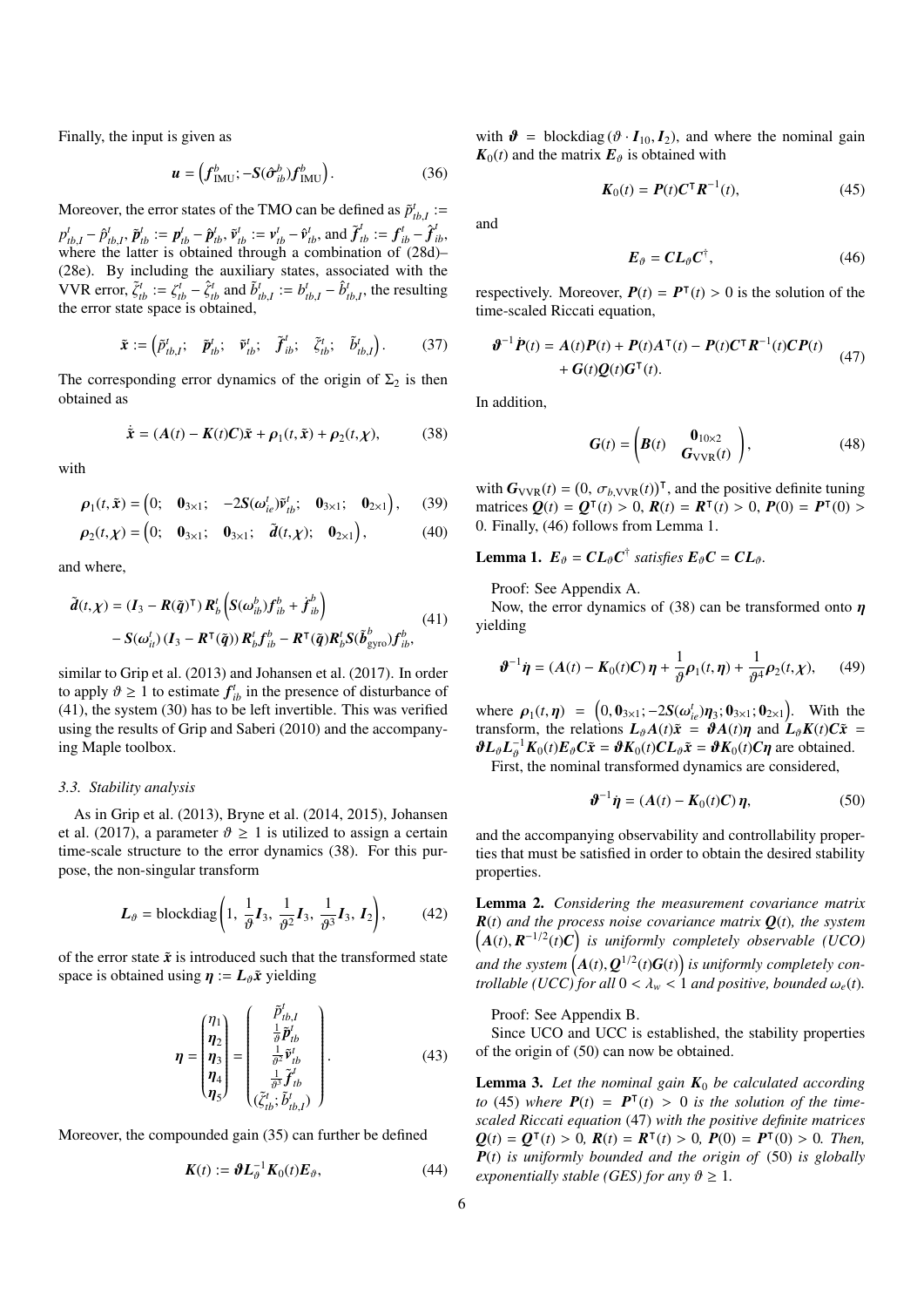Proof: See [Appendix C.](#page-14-0)

Under the conditions in Assumptions [1–](#page-3-2)[2](#page-3-4) and [4](#page-6-0)[–5,](#page-6-1) the main result of this article can be obtained with Proposition [1.](#page-6-2)

<span id="page-6-0"></span>Assumption 4. *Initial conditions are in the following sets:*

- $X \subset \mathbb{R}^{12}$  *is a ball containing the origin*  $\tilde{x} = 0$ *.*
- $P \subset \mathbb{R}^{(12)\times(12)}$  *is an arbitrary compact set of symmetric positive definite matrices P*(0)*.*
- $\mathcal{D}(\bar{\epsilon}) = {\{\tilde{q} \mid |\tilde{s}| > \bar{\epsilon}\} }$  *presents a set of attitude errors bounded away from* 180◦ *by a small margin determined by an arbitrary constant*  $\bar{\epsilon} \in \left(0, \frac{1}{2}\right)$ .
- $\mathcal{B} \in \{b^b_{\text{gyro}} \mid ||b^b_{\text{gyro}}||_2 \leq M_{b_{\text{gyro}}}\}.$

<span id="page-6-1"></span>Assumption 5. *Observer gains are chosen according to*

- $k_1, k_2 > 0$  *are sufficiently large, cf. [Grip et al.](#page-15-6)* [\(2013\)](#page-15-6).
- $k_I > 0$  *is arbitrary.*
- $K(t)$  *is chosen according to* [\(44\)](#page-5-7)–[\(45\)](#page-5-5) *and is tuned using* [\(47\)](#page-5-6) *with the matrices*  $Q(t) = Q^{T}(t), R(t) = R^{T}(t), P(0) = P^{T}(0) > 0.$

<span id="page-6-2"></span>**Propostion 1.** *There exists a*  $\vartheta^* \ge 1$  *such that for all*  $\vartheta \ge \vartheta^*$ , then **P**(t) is uniformly bounded and *then P*(*t*) *is uniformly bounded and*

$$
\sqrt{\|\tilde{\mathbf{x}}(t)\|_{2}^{2} + \|\chi(t)\|_{2}^{2}} \le \kappa e^{-\lambda t} \sqrt{\|\tilde{\mathbf{x}}(0)\|_{2}^{2} + \|\chi(0)\|_{2}^{2}},
$$
 (51)

*for some*  $\kappa > 0$  *and*  $\lambda > 0$  *rendering the origin*  $(\tilde{x}; \chi) = 0$ <br>*IISGES USGES.*

Proof: See [Appendix D.](#page-14-1)

# 4. Obtaining  $\omega_e$  and  $\lambda_w$

The parameters,  $\omega_e(t)$  and  $\lambda_w(t)$  in the VVR error model are generally unknown and have to be estimated online. Although  $\lambda_w(t)$  is often chosen as 0.1 for wave-filtering in dynamic positioning (DP) operations, [\(Fossen, 2011,](#page-15-12) Ch. 8.2.6, 11.3.6), [\(Perez, 2005,](#page-15-23) Ch 12.5), during e.g. vessel transit, with changing sea states, and other situations, estimating  $\lambda_w(t)$  might increase performance compared to compensating for the uncertainty in  $\lambda_w(t)$  with gain-scheduling dependent on operation and/or sea state.  $\omega_e(t)$  can be obtained with a variety of online methods. In this article, three methods for finding  $\omega_e(t)$  are compared, where one of them also estimates  $\lambda_w(t)$ .

#### <span id="page-6-5"></span>*4.1. Wave frequency estimator*

The encounter frequency  $\omega_e(t)$  may be obtained using the GES wave frequency estimator of [Belleter et al.](#page-15-24) [\(2015\)](#page-15-24) with,

$$
\dot{\zeta}_1 = \zeta_2 \tag{52}
$$

$$
\dot{\zeta}_2 = -2\omega_f \zeta_2 - \omega_f^2 \zeta_1 + \omega_f^2 y_w \tag{53}
$$

$$
\dot{\hat{\varphi}} = k(t)\zeta_1(\dot{\zeta}_2 - \hat{\varphi}\zeta_1) \tag{54}
$$

where  $y_w$  is the input signal,  $\omega_f$  is the embedded low-pass filter's cut-off frequency,  $k(t)$  is a positive smooth time-varying ter's cut-off frequency, *k*(*t*) is a positive, smooth time-varying gain and the parameter  $\varphi$  relates to  $\hat{\omega}_e(t)$  with  $\hat{\omega}_e(t) = \sqrt{|\varphi|}$  such that  $\hat{\omega}_e(t)$  converges to  $\omega_e(t)$  exponentially fast. Since  $\hat{\omega}_e(t)$  is that  $\hat{\omega}_e(t)$  converges to  $\omega_e(t)$  exponentially fast. Since  $\hat{\omega}_e(t)$  is supposed to be used to improve the heave estimate, the pitch estimate was employed as the driving signal, i.e.  $y_w = \hat{\theta}$ , due to the strong pitch-heave coupling. Moreover,  $\hat{\theta}$  is obtained from  $\hat{\bm{q}}_b^t$ .

# <span id="page-6-6"></span>*4.2. Kalman filter (KF) based estimation of*  $\omega_e(t)$  *and*  $\lambda_w(t)$

The encounter frequency  $\omega_e(t)$  and the relative damping factor of the wave spectra,  $\lambda_w(t)$ , may be obtained using the algorithm of [Perez](#page-15-23) [\(2005,](#page-15-23) Ch. 12.5), here however, based on the estimated pitch  $\hat{\theta}$  and estimated pitch rate  $\hat{q} = \omega_{\text{IMU},y}^b - \hat{b}_{\text{gyro},y}^b$ <br>compared to using roll and roll rate as in the cited works. The compared to using roll and roll rate as in the cited works. The algorithm is deduced by exploiting that pitch is mainly affected by the wave-induced motion such that one can write

$$
\begin{pmatrix} \dot{\theta} \\ \dot{q} \end{pmatrix} = \begin{pmatrix} 0 & 1 \\ -\omega_e^2 & -2\lambda_w \omega_e \end{pmatrix} \begin{pmatrix} \theta \\ q \end{pmatrix} + \begin{pmatrix} w_\theta \\ w_q \end{pmatrix},
$$
(55)

where  $w_{\star}$  represents independent white noise processes. In order to estimate  $\lambda_w$  (and  $\omega_e$ ) online, first forward Euler discretization is applied with step length  $T<sub>s</sub>$  such that

$$
\begin{pmatrix} \theta[k+1] \\ q[k+1] \end{pmatrix} = \begin{pmatrix} 1 & T_s \\ -\omega_e^2 T_s & 1 - 2\lambda_w \omega_e T_s \end{pmatrix} \begin{pmatrix} \theta[k] \\ q[k] \end{pmatrix} + \begin{pmatrix} w_\theta[k] \\ w_q[k] \end{pmatrix}.
$$
 (56)

Furthermore, by writing the system like

<span id="page-6-3"></span>
$$
\begin{pmatrix} \theta[k+1] \\ q[k+1] \end{pmatrix} = \begin{pmatrix} \varphi_{11} & \varphi_{12} \\ \varphi_{21} & \varphi_{22} \end{pmatrix} \begin{pmatrix} \theta[k] \\ q[k] \end{pmatrix}, \tag{57}
$$

where  $\varphi_{jl}, j, l \in [1, 2]$  are unknown parameters, one can reformulate the estimation problem of [\(56\)](#page-6-3) to estimate  $\lambda_w$ and  $\omega_e$  indirectly. By defining a new state vector,  $\varphi$  :=  $(\varphi_{11}; \varphi_{12}; \varphi_{21}; \varphi_{22})$ , and assuming that  $\varphi_{il}$  are constant or slowly varying ( $\dot{\varphi} = 0$  or  $\dot{\varphi} \approx 0$ ), the following estimation problem is obtained

$$
\varphi[k+1] = \varphi[k],\tag{58}
$$

<span id="page-6-4"></span>
$$
\begin{pmatrix} \theta[k] \\ q[k] \end{pmatrix} = \Lambda[k]\varphi[k] + \begin{pmatrix} w_{\theta}[k] \\ w_q[k] \end{pmatrix},\tag{59}
$$

with

$$
\mathbf{\Lambda}[k] = \begin{pmatrix} \theta[k-1] & q[k-1] & 0 & 0 \\ 0 & 0 & \theta[k-1] & q[k-1] \end{pmatrix}.
$$
 (60)

Now, by defining the measurement vector

$$
\mathbf{y}_{\varphi}[k] := \begin{pmatrix} \theta[k] \\ q[k] \end{pmatrix},\tag{61}
$$

and the measurement matrix

$$
\mathbf{C}_{\varphi}[k] := \Lambda[k],\tag{62}
$$

 $\varphi[k]$  can be estimated with the discrete-time KF

$$
\boldsymbol{K}_{\varphi} = \bar{\boldsymbol{P}}_{\varphi}[k] \boldsymbol{C}_{\varphi}^{\mathsf{T}}[k] \left( \boldsymbol{C}_{\varphi}[k] \bar{\boldsymbol{P}}_{\varphi}[k] \boldsymbol{C}_{\varphi}^{\mathsf{T}}[k] + \boldsymbol{R}_{\varphi}[k] \right)^{-1}, \tag{63a}
$$

$$
\hat{\varphi}[k] = \bar{\varphi}[k] + K_{\varphi}\left(y_{\varphi}[k] - C_{\varphi}[k]\right),\tag{63b}
$$

$$
M_{\varphi}[k] = I_4 - K_{\varphi}[k]C_{\varphi}[k],\tag{63c}
$$

$$
\hat{P}_{\varphi}[k] = M_{\varphi}[k]\bar{P}_{\varphi}[k]M_{\varphi}[k]^{\mathsf{T}} + K_{\varphi}R_{\varphi}K_{\varphi}^{\mathsf{T}}[k],\tag{63d}
$$

$$
\bar{\varphi}[k+1] = \hat{\varphi}[k],\tag{63e}
$$

$$
\bar{\boldsymbol{P}}_{\varphi}[k+1] = \hat{\boldsymbol{P}}_{\varphi}[k] + \boldsymbol{Q}_{\varphi}[k].
$$
\n(63f)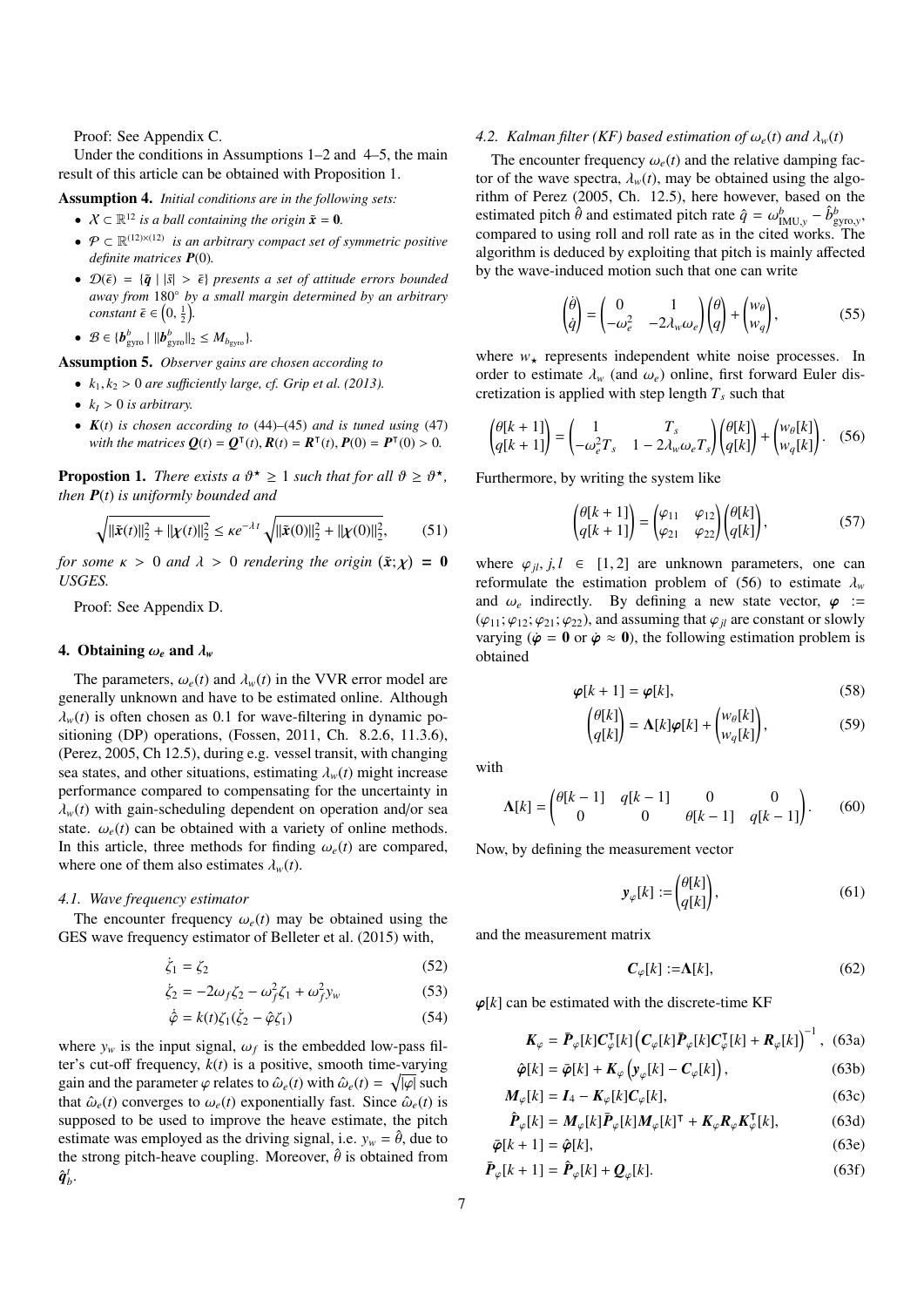For each *k*,  $\hat{\omega}_e[k]$  and  $\hat{\lambda}_w[k]$  are obtained with

$$
\hat{\omega}_e[k] = \sqrt{-\frac{\hat{\varphi}_{21}[k]}{\hat{\varphi}_{12}[k]}}, \quad \hat{\lambda}_w[k] = \frac{\hat{\varphi}_{11}[k] - \hat{\varphi}_{22}[k]}{2\sqrt{-\hat{\varphi}_{12}[k]\hat{\varphi}_{21}[k]}},\tag{64}
$$

or

$$
\hat{\omega}_e[k] = \sqrt{-\frac{\hat{\varphi}_{21}[k]}{T_s}}, \quad \hat{\lambda}_w[k] = \frac{1 - \hat{\varphi}_{22}[k]}{2\hat{\omega}_e[k]T_s},\tag{65}
$$

by exploiting how [\(59\)](#page-6-4) relates to [\(56\)](#page-6-3). In this study  $T_s = 0.2$  s was chosen. Since neither  $\hat{\omega}_e[k]$  nor  $\hat{\lambda}_w[k]$  are states, the possi-<br>bility of negative square-roots of the output (64)–(65) can be bility of negative square-roots of the output [\(64\)](#page-7-0)–[\(65\)](#page-7-1) can be solved without projection algorithms. This can be done by choosing predefined minimum values of  $\hat{\omega}_e[k]$  or  $\hat{\lambda}_w[k]$  if the evaluation of  $(64)$ – $(65)$  vields an imaginary result at a certain evaluation of [\(64\)](#page-7-0)–[\(65\)](#page-7-1) yields an imaginary result, at a certain *k*, in the transient phase.

### <span id="page-7-6"></span>*4.3. Estimation of* <sup>ω</sup>*<sup>e</sup> based on fast Fourier transform (FFT)*

The encounter frequency  $\omega_e(t)$  may also be estimated using a window of data to estimate the power spectral destiny (PSD). By choosing a window of some frequency dependent data, the estimate of  $\omega_e(t)$  may be chosen as the peak frequency of the PSD. In this work the PSD calculations were based on a 15 minute window of the estimated pitch, with five minutes of overlapping data, while applying Welch's method [\(Welch,](#page-15-25) [1967\)](#page-15-25) in doing so. However, approaches like this are dependent on historic data and are not necessarily adequately capturing transient frequency changes in the wave-induced motion. [Perez](#page-15-23) [\(2005,](#page-15-23) Ch. 12.6) state that the sea state can typically be considered stationary for about 20 minutes. Hence, if the window length is chosen in the vicinity of 20 minutes (or shorter), FFTbased estimation of  $\omega_e(t)$  may be sufficient to capture transient effects.

# 5. Simulation study

For evaluation of the proposed observer structure and to perform a comparison study relative the preceding observer of [Bryne et al.](#page-15-5) [\(2015\)](#page-15-5), Monte Carlo (MC) simulations of a supply ship employing DP were conducted. The observers were evaluated in three different sea states with 250 runs, each with a 50 Hz integration frequency. The MSS toolbox [\(Fossen and](#page-15-26) [Perez, 2010\)](#page-15-26) was used to generate the ship data. The JON-SWAP Spectrum, [\(Fossen, 2011,](#page-15-12) Ch. 8.2.1) was chosen to generate the wave-induced ship motions with the sea state param-eters of Tab. [1](#page-7-2) and the peak-shaping parameter  $\gamma = 3.3$  in all three cases. For all simulations the rate gyro bias was chosen to  $b_{\text{gyro}}^b = (-0.04, 0.06, -0.05)^T$ . The statistical parameters as-<br>sociated with the sensor poise are presented in Tab. 2. The insociated with the sensor noise are presented in Tab. [2.](#page-7-3) The inertial sensors parameters are in compliance with the datasheet of the ADIS16485 IMU from Analog Devises with RMS noise of 0.067 mg/ $\sqrt{Hz}$  for the accelerometers and 0.0066 °/ $\sqrt{Hz}$ <br>for the rate avroy. For positioning, the parameters were chosen for the rate gyros. For positioning, the parameters were chosen in compliance with [Mohleji and Wang](#page-15-27) [\(2010\)](#page-15-27), appropriate for differential corrected GNSS (dGNSS).

Table 1: Sea State Parameters Using the Jonswap Spectrum

<span id="page-7-2"></span><span id="page-7-0"></span>

| Sea state | <b>Significant</b><br>wave height $H_s$ | <b>Peak frequency</b><br>$\omega_0$ of wave spectrum |
|-----------|-----------------------------------------|------------------------------------------------------|
| Slight    | 1 <sub>m</sub>                          | $0.9$ rad/s                                          |
| Moderate  | $2.5 \text{ m}$                         | $0.75$ rad/s                                         |
| High      | 7m                                      | $0.6$ rad/s                                          |

Table 2: Sensor Parameters

<span id="page-7-3"></span><span id="page-7-1"></span>

| <b>Sensor</b> | <b>Gaussian White</b><br>Noise Std. | <b>Gauss-Markov</b><br>(Time cont. /<br>driving noise std.) |
|---------------|-------------------------------------|-------------------------------------------------------------|
| Acc.          | $0.0046^{\rm a}$ m/s <sup>2</sup>   |                                                             |
| Rate gyro     | $0.0467$ <sup>a</sup> $\degree$ /s  |                                                             |
| <b>dGNSS</b>  |                                     | $8 \cdot 60 \frac{\text{s}}{1.2} \text{m}$                  |
| Compass       | $0.1118^{\text{b}}$                 | 600 s/ $\frac{0.5^{\circ}}{\cos(u)}$                        |

<span id="page-7-4"></span><sup>a</sup> Calculated at 50 Hz.

<span id="page-7-5"></span><sup>a</sup> Calculated at 5 Hz (0.05 ·  $\sqrt{5}^{\circ}$  RMS).

The observers were implemented in direct form with exact discretization similar to [Bryne et al.](#page-15-28) [\(2017\)](#page-15-28) at 50 Hz. On the other hand, the measurement corrections associated with the simulated dGNSS, VVR, compass and accelerometer readings, were carried out at 1, 5, 5 and 50 Hz, respectively.

The chosen tuning for the attitude observer, in feedbackinterconnection with both TMOs, that of this work and that of [Bryne et al.](#page-15-5) [\(2015\)](#page-15-5), for all three sea states was  $k_1 = 0.3$ ,  $k_2 = 0.1$  and  $k_I = 0.008$ . Both the presented and the preceding TMO was tuned in discrete time with

$$
\boldsymbol{R}_k = \text{blockdiag}\left(\sigma_{y_k,\text{VVR}}^2, 2.4^2, 2.4^2\right),
$$

while for the process noise of the presented TMO was based on the continuous-time parameters

$$
Q(t) = \text{blockdiag}\left(\sigma_{\text{acc}}^2 \cdot I_3, \sigma_{\text{acc}}^2 \cdot S, Q_{\text{VVR}}\right),
$$
  
\n
$$
S = \text{blockdiag}(S_x, S_y, S_z)
$$
  
\n
$$
= \text{blockdiag}(1.5, 1.5, 0.1),
$$
  
\n
$$
Q_{\text{VVR}} = 1
$$
  
\n
$$
\sigma_{b,\text{VVR}} = 0.6,
$$

and where  $A(t)$ ,  $G(t)$  and step length  $T_s = 1/Hz$  where used to calculate  $Q_k$ , the discrete-time equivalent of  $G(t)Q(t)G<sup>T</sup>(t)$ , using vanLoan's method [\(van Loan, 1978\)](#page-15-29). The preceding observer was tuned with

$$
Q(t)
$$
 = blockdiag  $(\sigma_{acc}^2 \cdot I_3, \sigma_{acc}^2 \cdot S)$ .

 $\sigma_{b,VVR}$  is a design parameter and is a measure of the uncertainty in the knowledge of the model parameters  $\omega_e$  and  $\lambda_w$  and the model [\(18\)](#page-3-5)–[\(19\)](#page-3-6) it self. The covariance tuning parameter,  $R_{k,VVR} = \sigma_{y_k,VVR}^2$ , associated with the VVR measurements was chosen based on chosen based on

$$
\sigma_{y_k, \text{VVR}} = \sigma_{y, \text{VVR}} \cdot \frac{1}{\sqrt{1/Hz}}
$$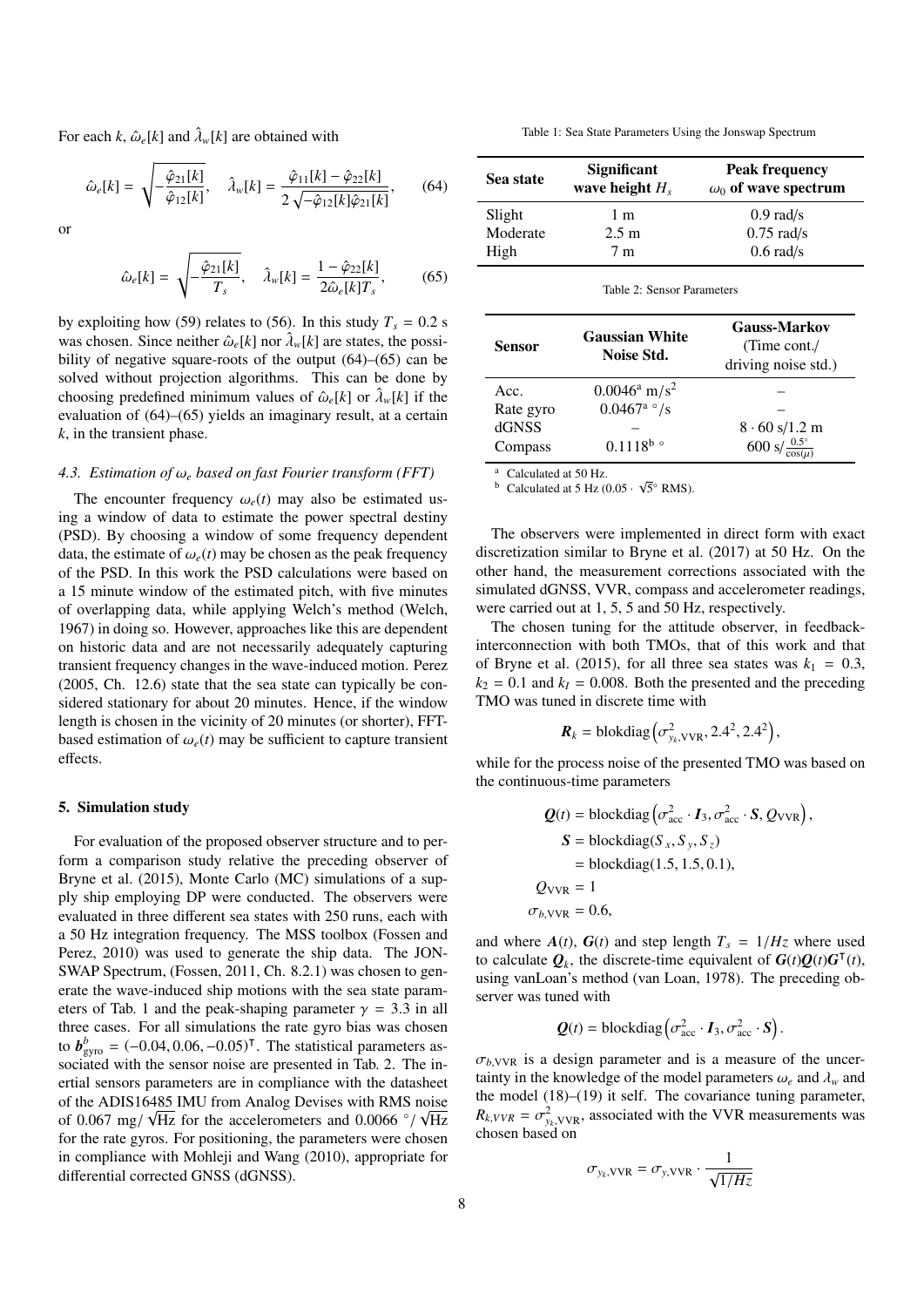for the proposed observer, while using the more ad hoc formula

$$
\sigma_{y_k, \text{VVR}} = \sigma_{y, \text{VVR}} \cdot \sqrt{\frac{S_z}{1/Hz}}
$$

for the preceding observer. The latter choice was motivated by the desire to adjust the VVR corrections depending on the level of the driving noise, associated with estimating  $f_{ib}^t$ , in order to scale  $R_k$  dependent on the chosen  $Q_k$ . This was done to maintain an appropriate ratio between  $\boldsymbol{R}_k$  and  $\boldsymbol{Q}_k$  in order to ad hoc compensate for the short-term inaccuracy of the VVR since this is not taken into account in the preceding TMO.

The ad hoc choice of  $Q_k$ , using *S*, was done in order to tune the heave performance almost interdependent of the tuning associated with the horizontal position due to the (usually) small roll and pitch angles of a marine vessel. For the proposed observer  $\sigma_{v,VVR}$  = 0.0005 was chosen, where the low value was motivated due to zero noise of the VVR. For the preceding observer  $\sigma_{y,VVR}$  was chosen ad hoc,  $\sigma_{y,VVR} = 2.15$ , yielding fair results in the slight and moderate seas since these are more common than the higher sea states (the worldwide probability of moderate sea state or lower is at 83.13 per cent, [\(Fossen, 2011,](#page-15-12) Ch. 8.2.1)). Moreover,  $\sigma_{v,VVR}$  is a suboptimal tuning parameter when applying the observer of [Bryne et al.](#page-15-5) [\(2015\)](#page-15-5) since it will be sea state dependent, implying that gain-scheduled tuning is preferable. This, however, is not simple to perform since such tuning preferably would be based on the heave amplitude, which again is directly affected by the chosen tuning creating a loop since re-tuning will affect the heave estimates directly. An alternative would be to develop tuning rules linked to the pitch amplitude due to the kinematic heave-pitch coupling. The benefit of the newly proposed algorithm is that it implicitly re-tunes the observer based on the time-varying *A*-matrix. This is due to the online update of  $\omega_e(t)$  and  $\lambda_w(t)$  in the VVR's error model, which again affects the gain through [\(47\)](#page-5-6). In every scenario, for both TMOs,  $\vartheta = 1$  was chosen.

The statistics obtained from the MC simulations are generated based on 5 Hz evaluation of the last 90 minutes of each simulation run. The performance metrics applied are mean estimation error, RMS estimation error

$$
RMS = \sqrt{\frac{1}{N} \sum_{k=1}^{N} (x_k - \hat{x}_k)^2},
$$
 (66)

and cumulative absolute estimation error (CAEE)

$$
CAEE = \sum_{k=1}^{N} |x_k - \hat{x}_k|.
$$
 (67)

The resulting statistics are presented in Tabs. [3](#page-8-0)[–5.](#page-9-0) It is seen that performance of the heave estimation is improved approximately, 26.4, 62.3 and 72.1 percent w.r.t. RMS error, in the slight, moderate and high sea state, respectively, using the presented NLO structure including the VVR error model, compared to the observer of [Bryne et al.](#page-15-5) [\(2015\)](#page-15-5). The presented algorithm also achieves the industry standard specification of "the five cm or five per cent" RMS error in all three sea states.

Table 3: Monte Carlo statistics obtained in slight sea state

<span id="page-8-0"></span>

| Bryne et al.<br>(2015)             | Roll                         | Pitch                             | <b>Heave</b>             |
|------------------------------------|------------------------------|-----------------------------------|--------------------------|
| Avg. mean<br>error                 | $-2.1 \cdot 10^{-5^{\circ}}$ | $3.0 \cdot 10^{-5^{\circ}}$       | $-0.0515$ cm             |
| Avg. RMS<br>error                  | $0.0366^{\circ}$             | $0.0370^{\circ}$                  | $1.8668$ <sup>a</sup> cm |
| Avg. CAEE                          | 789.3°                       | $798.5^\circ$                     | $402.4 \text{ m}$        |
| <b>Proposed</b><br><b>Observer</b> | Roll                         | Pitch                             | <b>Heave</b>             |
| Avg. mean<br>error                 | $-2.5 \cdot 10^{-5^{\circ}}$ | $-2.2 \cdot 10^{-6}$ <sup>o</sup> | $-0.0480$ cm             |
| Avg. RMS                           |                              |                                   |                          |
| error                              | $0.0368^{\circ}$             | $0.0371^{\circ}$                  | $1.3741$ <sup>a</sup> cm |

<span id="page-8-1"></span><sup>a</sup> 5% RMS error margin: 0.92 cm.

Table 4: Monte Carlo statistics obtained in moderate sea state state

| Bryne et al.<br>(2015)             | Roll                         | Pitch                        | <b>Heave</b>             |
|------------------------------------|------------------------------|------------------------------|--------------------------|
| Avg. mean<br>error                 | $-1.6 \cdot 10^{-4^{\circ}}$ | $-4.0 \cdot 10^{-4^{\circ}}$ | $-0.3218$ cm             |
| Avg. RMS<br>error                  | $0.0382^{\circ}$             | $0.0374^{\circ}$             | $5.1349$ <sup>a</sup> cm |
| Avg. CAEE                          | $824.8^\circ$                | $807.0^\circ$                | $1,105.2 \text{ m}$      |
| <b>Proposed</b><br><b>Observer</b> | Roll                         | Pitch                        | <b>Heave</b>             |
| Avg. mean<br>error                 | $-2.5 \cdot 10^{-4^{\circ}}$ | $-3.9 \cdot 10^{-4^{\circ}}$ | $-0.3217$ cm             |
| Avg. RMS<br>error                  | $0.0383^{\circ}$             | $0.0374^{\circ}$             | $1.9341$ <sup>a</sup> cm |
| Avg. CAEE                          | $825.3^\circ$                | $806.7^\circ$                | 416.3 m                  |

<span id="page-8-2"></span> $a$  5% RMS error margin: 2.65 cm.

Regarding the attitude, the statistics indicate that the two algorithms are practically identical in performance with the chosen tuning.

The performance of the three wave-frequency estimators is illustrated in Fig. [3.](#page-9-1) One can observe that the FFT-based estimator of  $\omega_e(t)$  proved to be the most robust in detecting the peak-frequency of the wave spectra in DP (where  $\omega_e = \omega_0$  due to zero vessel speed). The reason for the two other estimators being slightly biased to the higher end of the spectrum might be understood from Fig. [4,](#page-9-2) showing the estimated PSD of the last 90 minutes of data from one of the MC simulations runs of the vessel in moderate sea state, based on both the heave reference and the estimated pitch, depicted in blue and red, respectively. One can observe that both signals also had one frequency component around 0.8 rad/s and one slightly above 0.8 rad/s being almost as dominant as the peak-frequency of  $\omega_0 = 0.75$  of the simulated wave spectrum. One of these are probably tracked by the wave frequency estimators of Sec. [4.1](#page-6-5)[–4.2.](#page-6-6) This reasoning stems from the fact that both algorithm are intrinsically based on single-frequency identification. Moreover, from Fig. [3b](#page-9-1) one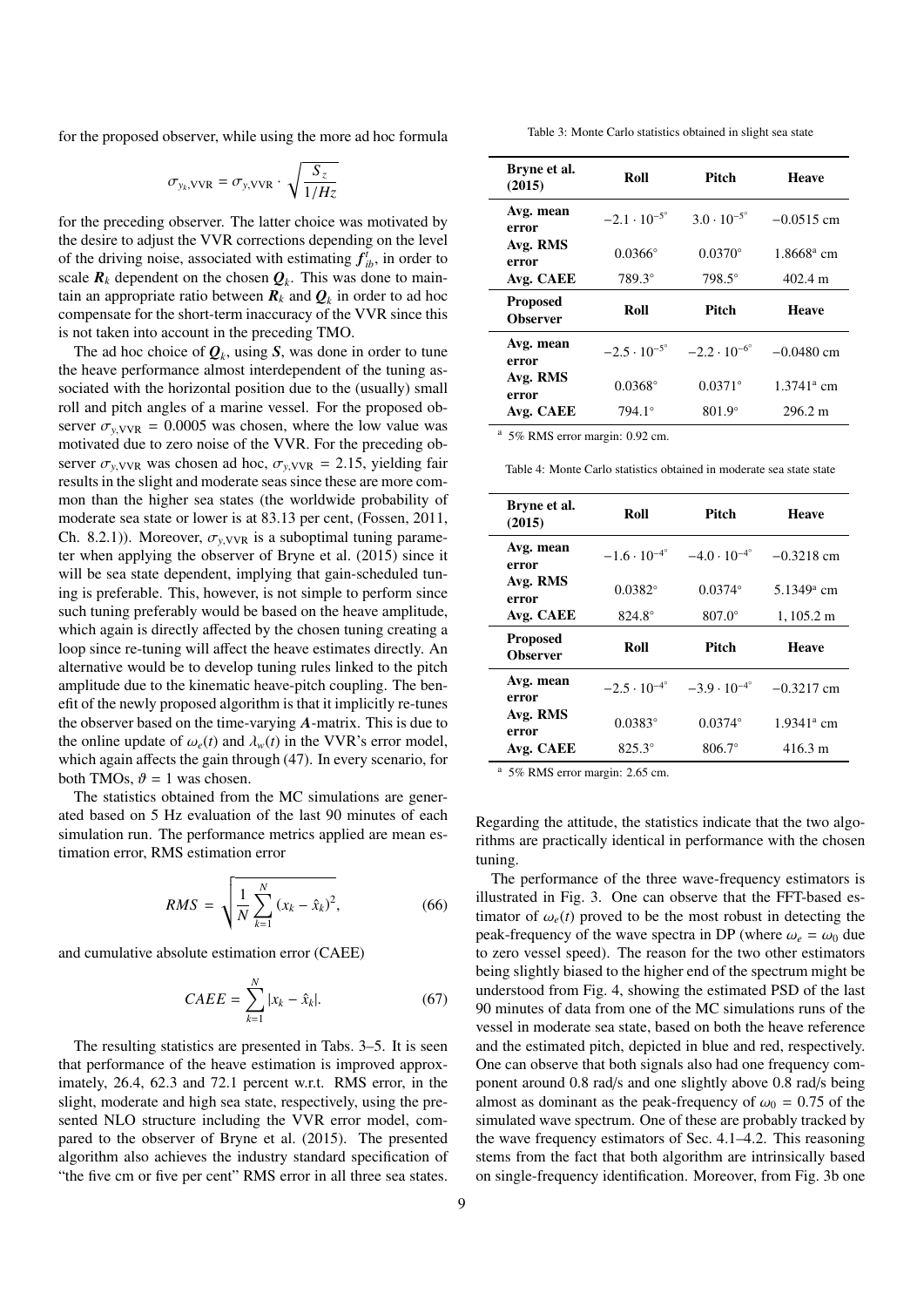Table 5: Monte Carlo statistics obtained in high sea state

<span id="page-9-0"></span>

| Bryne et al.<br>(2015)             | Roll                     | Pitch             | Heave                     |
|------------------------------------|--------------------------|-------------------|---------------------------|
| Avg. mean<br>error                 | $0.0013^{\circ}$         | $-0.0535^{\circ}$ | $-2.7377$ cm              |
| Avg. RMS<br>error                  | $0.0686^{\circ}$         | $0.0874^{\circ}$  | $23.9277$ <sup>a</sup> cm |
| Avg. CAEE                          | $1,484.9^\circ$          | $1,685.7^{\circ}$ | 5,128.8 m                 |
| <b>Proposed</b><br><b>Observer</b> | Roll                     | Pitch             | <b>Heave</b>              |
| Avg. mean<br>error                 | $2.5 \cdot 10^{-4\circ}$ | $-0.0365^{\circ}$ | $-2.6902$ cm              |
|                                    |                          |                   |                           |
| Avg. RMS<br>error                  | 0.06880                  | $0.0662^{\circ}$  | $6.6656^{\circ}$ cm       |

<span id="page-9-3"></span><sup>a</sup> 5% RMS error margin: 7.78 cm.

can see that the stationary value of  $\lambda_w$  is quite far from the rec-<br>commended value of 0.1 by (Fossen, 2011, Ch, 8.2.1), indicatommended value of 0.1 by [\(Fossen, 2011,](#page-15-12) Ch. 8.2.1), indicating that the relative damping factor of the wave-induced motion should not necessarily be chosen to that of the wave spectrum's own damping factor.

A summary of the simulation study is that the attitude estimation performance of the observer proposed is equal to the preceding observer, while the heave estimation performance is increased significantly. The performance improvement is most apparent in the high state. Thus, the observer proposed is robust to changing sea states with constant tuning matrices *Q* and *R* compared to the preceding observer.

### 6. Validation: Experimental results

The NLO structure from Sec. [3](#page-3-7) is further validated using data obtained from an ADIS16485 MEMS IMU from Analog Devices installed on an operational offshore vessel, owned and operated by Farstad Shipping. The data was gathered in the Norwegian Sea. The IMU was interfaced at 1000 Hz, aided by VVR, dGNSS, and gyrocompass measurements. Of the data gathered, two data sets of 119 minutes are used in the validation. The data is of two different operations, illustrated in Fig. [5,](#page-10-0) depicting the vessel tracks. One is of the offshore vessel entering DP and then performing stationkeeping, while the other is of the vessel during maneuvering.

The attitude observer and TMO was implemented at 1000 Hz. The NLO structure from Sec. [3](#page-3-7) was validated using the same measurement-correction rates as in the simulation case study. The observers were tuned similar to that of the simulation study. Also for the validation, the encounter frequency was estimated using the FFT-based method, presented in Sec. [4.3,](#page-7-6) using the same 15 minutes of estimated pitch data with a five minute overlap from the previous window. The roll, pitch and heave estimates are compared to the solution provided by the onboard industry standard vertical reference unit (VRU). The VRU specifications are presented in Tab. [6.](#page-10-1)

<span id="page-9-1"></span>

Figure 3: Wave-induced motion parameter estimates in moderate sea state.

<span id="page-9-2"></span>

Figure 4: PSD of pitch estimate (red) relative the PSD of the true heave (blue) in moderate sea state.

#### *6.1. Validation in DP*

The statistics of the estimation performance in DP are shown in Tab. [7.](#page-10-2) Furthermore, in Fig. [8a](#page-11-0) one can observe that the three methods for obtaining  $\omega_e(t)$  differ from each other, and that the FFT-based method is the one that is the best in estimating  $\omega_e$  compared to the reference  $\omega_{0,\text{nom}}$ , obtained using FFT of the heave signal from the VRU using the entire data set of 119 minutes. The reason for the discrepancy in the methods can be understood from the Fig. [9,](#page-11-1) presenting the estimated PSD using Welch's method [\(Welch, 1967\)](#page-15-25) of the estimated pitch compared to that of the VRU heave reference where the PSD of the estiamted pitch have two peaks just low of 0.8 rad/s. It seems that the wave frequency estimator of Sec. [4.1](#page-6-5) converges to a frequency in this area. Nevertheless, one can see that the main peak of the estimated pitch and the heave reference signal coincides indicating that the FFT-based estimation of  $\omega_e(t)$ , based on pitch, in aiding the heave estimation have merit.

From the statistics one can read that the performance of the roll estimation is better than that of the pitch compared to the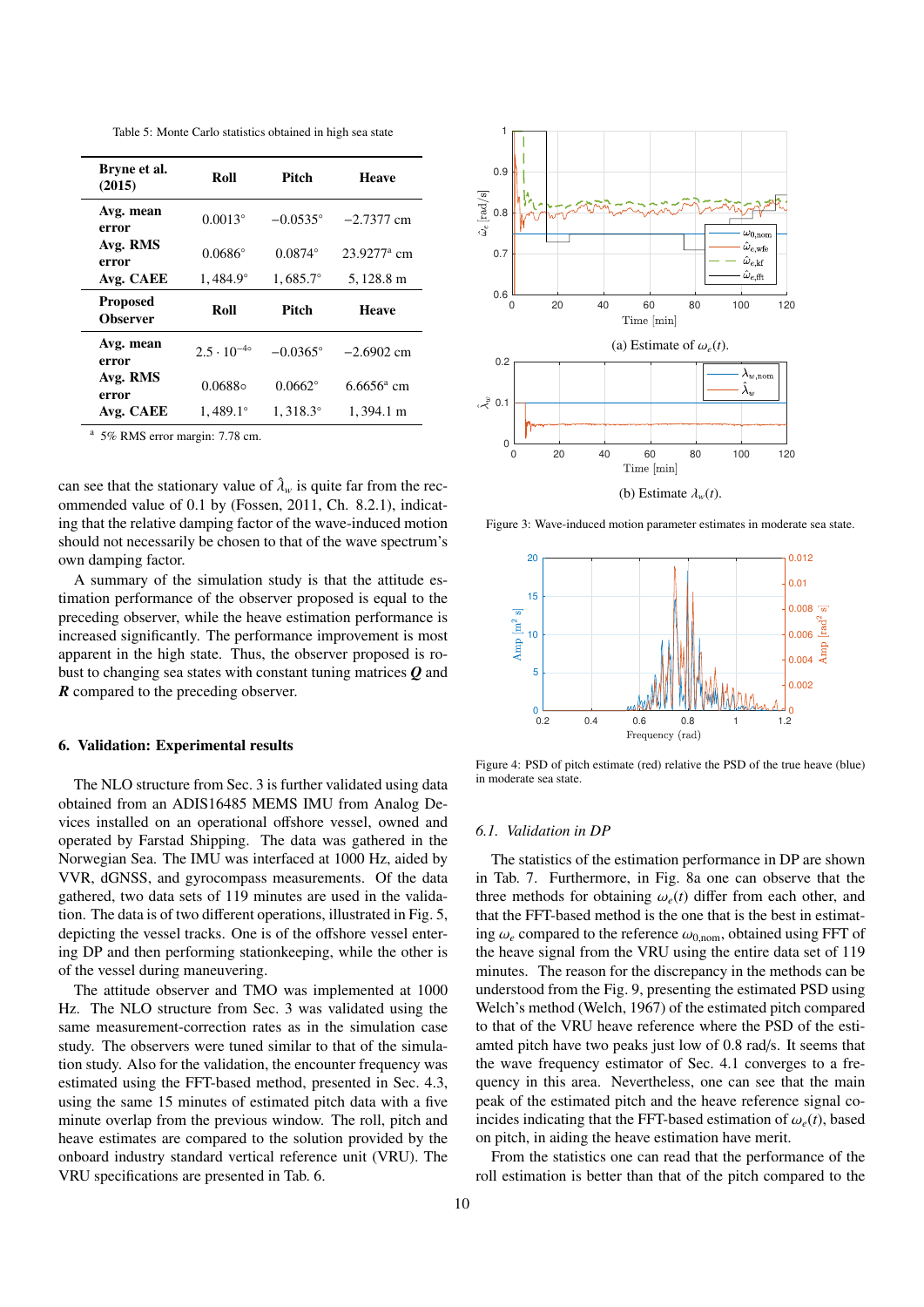<span id="page-10-0"></span>

Figure 5: Track of two operations conducted in the Norwegian Sea. Path track is obtained from the onboard dGNSS.

Table 6: VRU Specification

<span id="page-10-1"></span>

|                     | <b>Static</b><br><b>Dynamic</b> <sup>a</sup><br>Roll & Pitch<br>Roll & Pitch | <b>Heave</b> <sup>b</sup> |
|---------------------|------------------------------------------------------------------------------|---------------------------|
| <b>RMS</b><br>error | $0.02^{\circ}$<br>$0.02^{\circ}$                                             | 5 cm or 5 $%$             |

<span id="page-10-3"></span><sup>a</sup> For a sinusoidal amplitude of  $\pm 5^\circ$ .

<span id="page-10-4"></span>Whichever is higher.

VRU. As with the simulation study, the proposed observer and the preceding observer provides similar results. Furthermore, the data of the two operations are gathered 45 hours and 49 minutes apart. The accelerometer bias compensation was carried out three days before the end of the last data set, indicating that the applied approach is sufficient for attitude estimation. Regarding the heave estimation, the proposed observer provided a heave estimate two per cent closer to the heave signal from the onboard VRU compared to the preceding observer. This is not close to the numbers obtained in the MC simulation. However, distinct conclusions are hard to draw since a comparison to ground truth was not carried out, but to a black-box containing its own estimator. In addition, the exact relative latency between the IMU data and the onboard VRU output was not known. Thus, an absolute comparison of the validation results relative the MC simulations is difficult to perform.

<span id="page-10-2"></span>Table 7: Statistics obtained based on data gathered during DP in the Norwegian Sea.

|                     | Roll                         | Pitch             | <b>Heave</b>        |
|---------------------|------------------------------|-------------------|---------------------|
| Mean<br>error       | $-1.3 \cdot 10^{-4^{\circ}}$ | $0.0053^{\circ}$  | $0.1461$ cm         |
| <b>RMS</b><br>error | $0.0923^{a}$                 | $0.1274^{a}$      | 6.1489a,b cm        |
| <b>CAEE</b>         | $1,982.8^{\circ}$            | $2,667.7^{\circ}$ | $1,305.3 \text{ m}$ |

<span id="page-10-5"></span><sup>a</sup> RMS error using [Bryne et al.](#page-15-5) [\(2015\)](#page-15-5):

Roll 0.0919°, pitch 0.1274°, heave 6.2736 cm.<br>5% RMS error margin: 2.1724 cm

<span id="page-10-6"></span><sup>b</sup> 5% RMS error margin: 2.1724 cm.



Figure 6: Stationkeeping: Attitude estimation error.



Figure 7: Stationkeeping: Heave estimates.

### *6.2. Validation during maneuvering*

The statistics of the estimation performance obtained during maneuvering are shown in Tab. [8.](#page-11-2) Also here one can read from the statistics that both observer structures provide attitude estimates of similar error. However, the heave estimates obtained with the TMO proposed here have 15.7 per cent less RMS error relative the VRU compared to that obtained with the preceding observer. The heave estimates and the VRU heave output can be seen in Fig. [10.](#page-11-3) Furthermore, the estimates of  $\omega_e(t)$  and  $\lambda_w(t)$ can be observed in Fig. [11.](#page-12-2) The nominal encounter frequency  $\omega_{e,nom}$  is slotwise calculated using the heave reference signal from the VRU to obtain some benchmark value when the vessel moves with forward velocity in the south-west direction as seen in Fig. [5b.](#page-10-0) In this scenario the FFT-based algorithm had the marginally better performance except between 25 and 35 minutes where the two other algorithms provided outputs closer to the peak frequency of the heave reference signal. Furthermore, from the output of the time-domain algorithms one can clearly observe the slowly-varying change in the encounter frequency. The increase of  $\hat{\omega}_e(t)$  observed in Fig. [11,](#page-12-2) together with the information in Fig. [12,](#page-12-3) indicate some degree of following seas.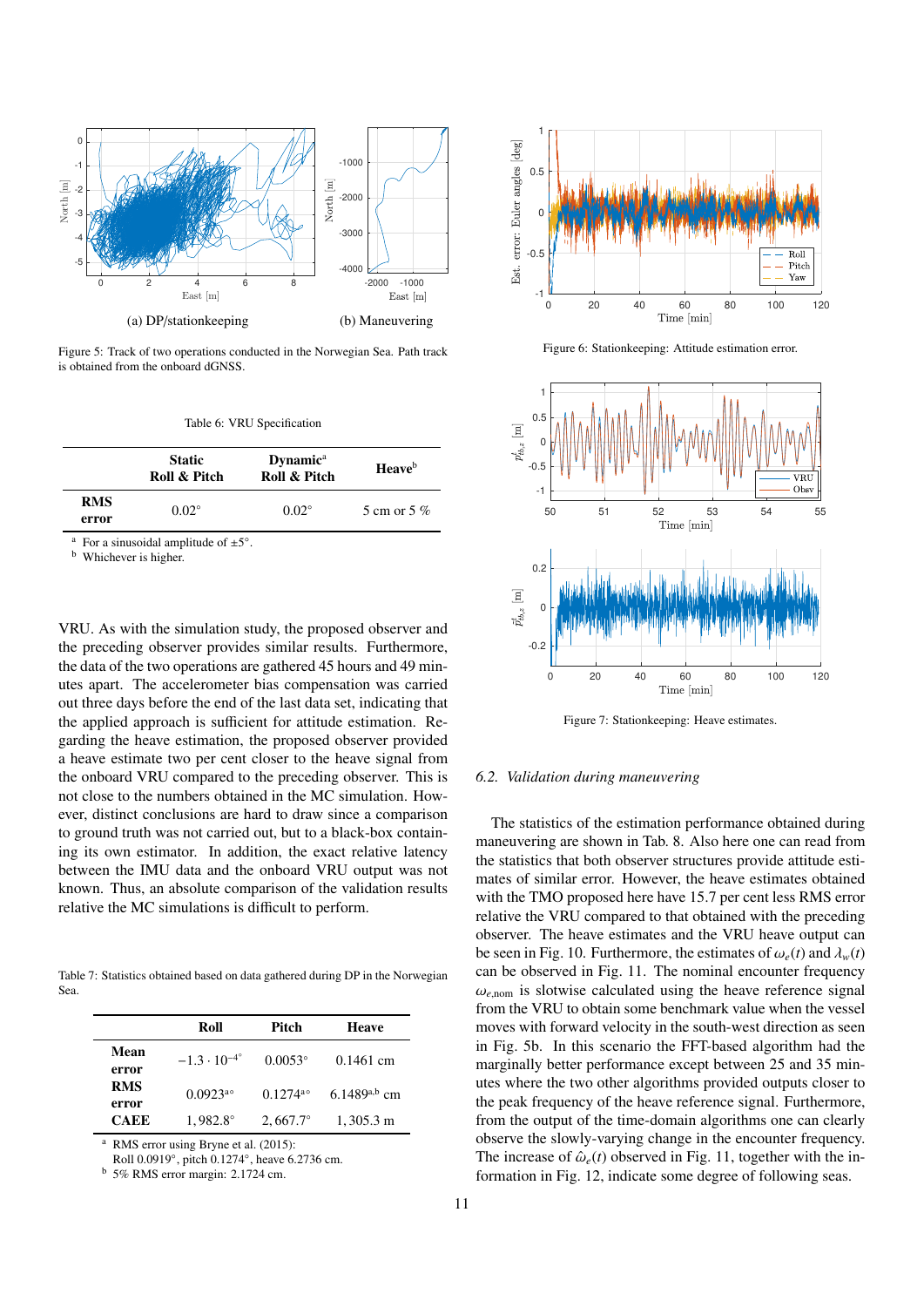<span id="page-11-0"></span>

Figure 8: Stationkeeping: Wave-induced motion parameter estimates.

<span id="page-11-1"></span>

Figure 9: Stationkeeping: PSD of estimated pitch (red) compared to the PSD of the VRUs heave refence signal.

# *6.3. Discussion*

Since a comparison to absolute truth was not carried out there may be situations where the proposed solution is more accurate than the VRU's estimates. Moreover, one can further observe that the spectrum of the heave reference signal is quite wide, indicating that the wave-induced motion in heave is quite far from being represented by a pure sinusoidal motion, which often VRU-performance tests are subjected to.

#### 7. Concluding remarks

Obtaining high-quality motion data of a marine vessel is both beneficial and a necessity in order to successfully and safely execute marine operations, oceanographic observations and transportation at sea. In this article six-degree-of-freedom vessel motions were estimated using a MEMS-based strapdown inertial navigation system, applying nonlinear theory, specifically tailored for marine surface vessels. The inertial navigation system was aided by differential corrected global navigation satellite system, compass and virtual vertical reference measure-

<span id="page-11-2"></span>Table 8: Statistics obtained based on data gathered during maneuvering in the Norwegian Sea

|                     | Roll              | Pitch             | <b>Heave</b>             |
|---------------------|-------------------|-------------------|--------------------------|
| Mean<br>error       | $-0.0023^{\circ}$ | $-0.0246^{\circ}$ | $0.2047$ cm              |
| <b>RMS</b><br>error | $0.1183^{10}$     | $0.1489^{ao}$     | 5.0210 <sup>a,b</sup> cm |
| <b>CAEE</b>         | $2,368.9^{\circ}$ | $3,095.9^{\circ}$ | $1,074.8 \text{ m}$      |

<span id="page-11-4"></span><sup>a</sup> RMS error using [Bryne et al.](#page-15-5) [\(2015\)](#page-15-5):

<span id="page-11-5"></span>Roll 0.1180°, pitch 0.1489°, heave 5.9561 cm.<br>5% RMS error margin: 2.0311 cm  $b$  5% RMS error margin: 2.0311 cm.

<span id="page-11-3"></span>

Figure 10: Maneuvering: Heave estimates.

ments. This included the introduction of an error model in addition to using the virtual vertical reference measurement as aid for the vertical axes of the INS. Moreover, the model parameters were updated online.

The origin of the observer's error dynamics was proven to be uniformly semiglobal exponentially stable. The performance of the observer's attitude and heave estimates were evaluated using Monte Carlo simulations and validated, using data collected at sea, by comparing the observer outputs' with outputs from an industry standard vertical reference unit. The results obtained are in compliance with industry standard specifications related to roll, pitch and heave estimation error. The heave estimation is improved with respect to one state-of-the-art six-degree-offreedom estimator. In addition, both simulation and experimental results indicate online update of the error model is preferable compared to using fixed model parameters.

Further work could possible go into a in-depth study on the estimation of the relative damping factor,  $\lambda_w$ , in the applied error model. Even though the results from the simulation study indicate that the algorithm used shows promise, both the simulation study and the experimental validation indicate some discrepancies in estimation of the encounter frequency compared to the global exponentially stable algorithm of [Belleter et al.](#page-15-24) [\(2015\)](#page-15-24), which may indicate that also the estimate of  $\lambda_w$  could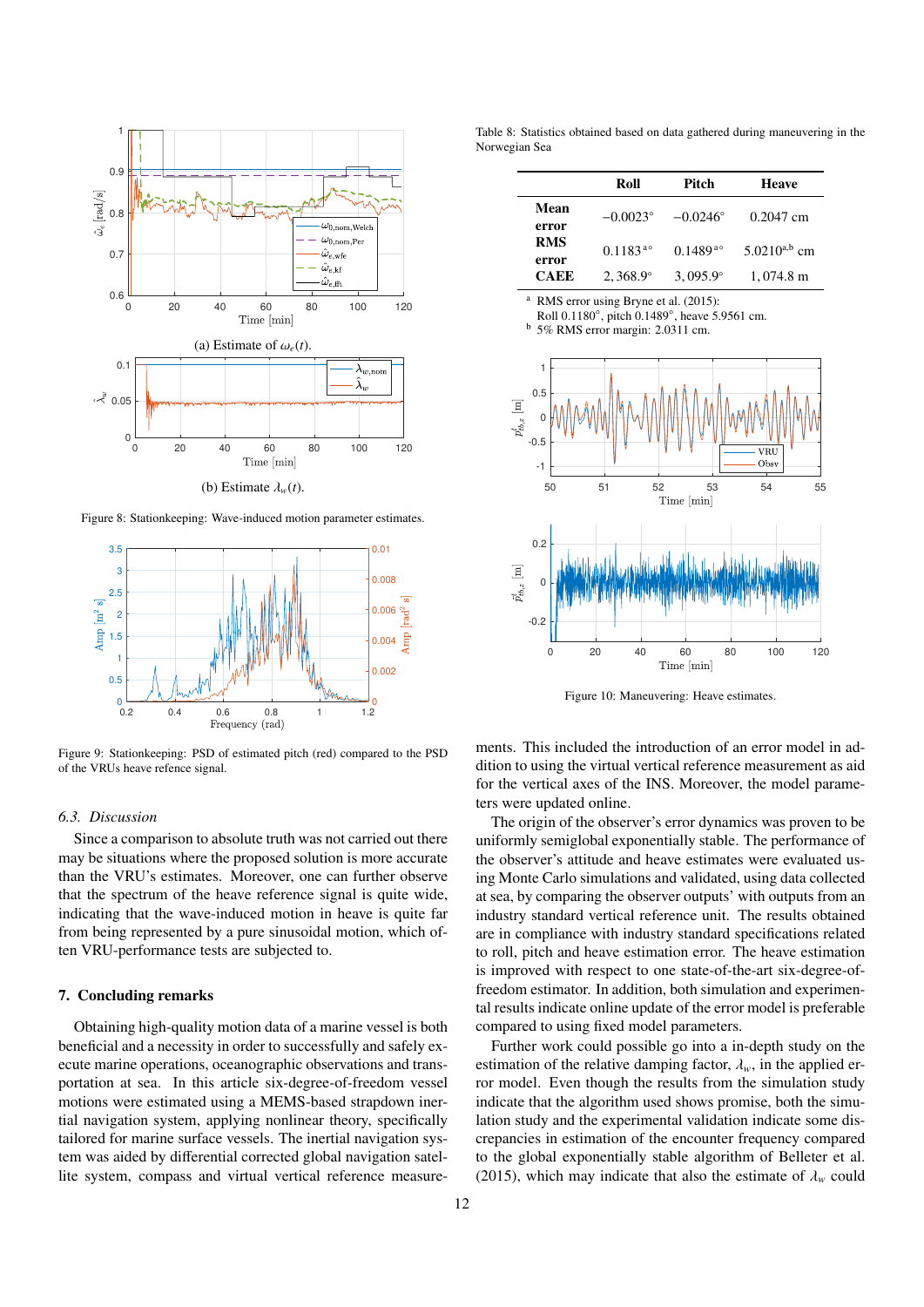<span id="page-12-2"></span>

Figure 11: Maneuvering: Wave-induced motion parameter estimates.

<span id="page-12-3"></span>

Figure 12: Maneuvering: Slotwise PSD calculation of the heave reference signal. Peaks indicate the nominal encounter frequency  $\omega_{e,\text{nom}}$ .

be improved. Also an investigation on how to more accurately capture the wave-induced motion in the observer may be desirable in order to improve the performance of the proposed design even more.

#### Acknowledgments

Special thanks go to Rolls-Royce Marine and Farstad Shipping for facilitating the experimental validation of these results and granting access to an operational offshore vessel.

The authors wish to thank colleagues at the mechanical and electronics workshop at the Department of Engineering Cybernetics for help during the development of the sensor payload installed on the offshore vessel.

The authors also wish to thank Kenneth Gade and Kristian Svartveit at the Norwegian Defence Research Establishment (FFI) for valuable discussion on inertial navigation systems.

### <span id="page-12-0"></span>Appendix A. Proof of Lemma [1](#page-5-3)

PROOF. Let  $\mathbf{Z} \in \mathbb{R}^{m \times (m-k)}$  be the matrix forming an orthonormal basis for the null space of  $C$  where  $m$  is the dimension of  $A(t)$ and  $k = \text{rank}(C)$  such that  $CZ = \mathbf{0}_{3 \times m-k}$ . Considering the vector  $z = (z_1; z_2; z_3; z_4; z_5; z_6; z_7)$  where  $z_1, z_3, z_6, z_7 \in \mathbb{R}^1$ ,  $z_2 \in \mathbb{R}^2$ <br>and  $z_1, z_2 \in \mathbb{R}^3$  the vector *z* belongs to the null space of *C* if and  $z_4, z_5 \in \mathbb{R}^3$ , the vector *z* belongs to the null space of *C* if  $C_7 - 0$ , This is valid for  $z_1 - z_2 = 0$  and  $z_2 - 0$ ,  $z_3 = 7$  $Cz = 0_{3 \times 1}$ . This is valid for  $z_1 = z_7 = 0$  and  $z_2 = 0_{2 \times 1}$ .  $z_3$ ,  $z_4$ and  $z_5$  can be arbitrary.

By considering singular value decomposition of  $C = U\Sigma V^{\dagger}$ , where  $C^{\dagger} = V \Sigma^{\dagger} U^{\dagger}$  and the characterization of the null space of *C*, one obtains

$$
\mathbf{C}^{\dagger}\mathbf{C} = \mathbf{V}\Sigma^{\dagger}\Sigma\mathbf{V}^{\mathsf{T}} = \begin{pmatrix} \mathbf{Z}_{11} & \mathbf{Z}_{12}^{\mathsf{T}} \\ \mathbf{Z}_{12} & \mathbf{Z}_{22} \end{pmatrix}, \tag{A.1}
$$

since  $U^{\dagger} = U^{-1}$ , such that  $U^{\dagger}U = I_3$ , [\(Horn and Johnson, 2013,](#page-15-30) Ch. 2.1) and where

$$
Z_{11} = \text{blockdiag}\left(\frac{1}{2}, Z_p, \mathbf{0}_{3\times3}, \mathbf{0}_{3\times3}\right)
$$
  

$$
Z_{12} = \begin{pmatrix} 0 & \mathbf{0}_{1\times9} \\ \frac{1}{2} & \mathbf{0}_{1\times9} \end{pmatrix}, \quad Z_{22} = \begin{pmatrix} 0 & 0 \\ 0 & \frac{1}{2} \end{pmatrix},
$$

and  $\mathbf{Z}_p = \text{blockdiag}(\mathbf{I}_2, 0)$ . Then

$$
L_{\vartheta} C^{\dagger} C = C^{\dagger} C L_{\vartheta}, \qquad (A.2)
$$

<span id="page-12-4"></span>,

is achieved due to the structure of  $C^{\dagger}C$  and since  $L_{\theta}$  is diagonal<br>and has *L* in the unner left and better gight alomant such that and has 1 in the upper left and bottom right element such that  $1/2$  contained in  $\mathbb{Z}_{12}$  is distributed equivalent in both sides of [\(A.2\)](#page-12-4) in the upper and lower, left and right elements, respectively. Then the result follows by  $E_{\theta}$  post-multiplied with *C*, using [\(A.2\)](#page-12-4) and  $CC^{\dagger}C = C$  [\(Horn and Johnson, 2013,](#page-15-30) Ch. 7.3) such that  $E_{\theta}C = CL_{\theta}C^{\dagger}C = CC^{\dagger}CL_{\theta} = CL_{\theta}$ .

$$
\Box
$$

#### <span id="page-12-1"></span>Appendix B. Proof of Lemma [2](#page-5-8)

Proof. UCO of the LTV system  $(A(t), R^{-1/2}(t)C)$  can be estab-<br>lished with the observability Gramian lished with the observability Gramian

$$
\mathbf{W}_o(t_0, t_1) = \int_{t_0}^{t_1} \mathbf{\Phi}^\mathsf{T}(t_0, \tau) \mathbf{C}^\mathsf{T} \mathbf{R}^{-1} \mathbf{C} \mathbf{\Phi}(t_0, \tau) \, \mathrm{d}\tau, \tag{B.1}
$$

while UCC of  $(A(t), Q^{-1/2}(t)G(t))$  can be established with the controllability Gramian controllability Gramian

$$
\mathbf{W}_c(t_0, t_1) = \int_{t_0}^{t_1} \mathbf{\Phi}(t_0, \tau) \mathbf{G}(t) \mathbf{Q}(t) \mathbf{G}^\mathsf{T}(t) \mathbf{\Phi}^\mathsf{T}(t_0, \tau) \, \mathrm{d}\tau, \quad \text{(B.2)}
$$

for all  $t \geq 0$ . Moreover, the system  $(A(t), G(t), C)$  is UCO and UCC if and only if both  $W_o(t_0, t_1)$  and  $W_c(t_0, t_1)$  are positive definite on every interval  $t \in [t_0, t_1]$  for  $t_1 > t_0$  for all  $t \ge 0$ . In addition, the explicite time dependency of  $\omega_e$ ,  $\lambda_w$  and  $\sigma_{b,VVR}$  is omitted in the reminder of the proof.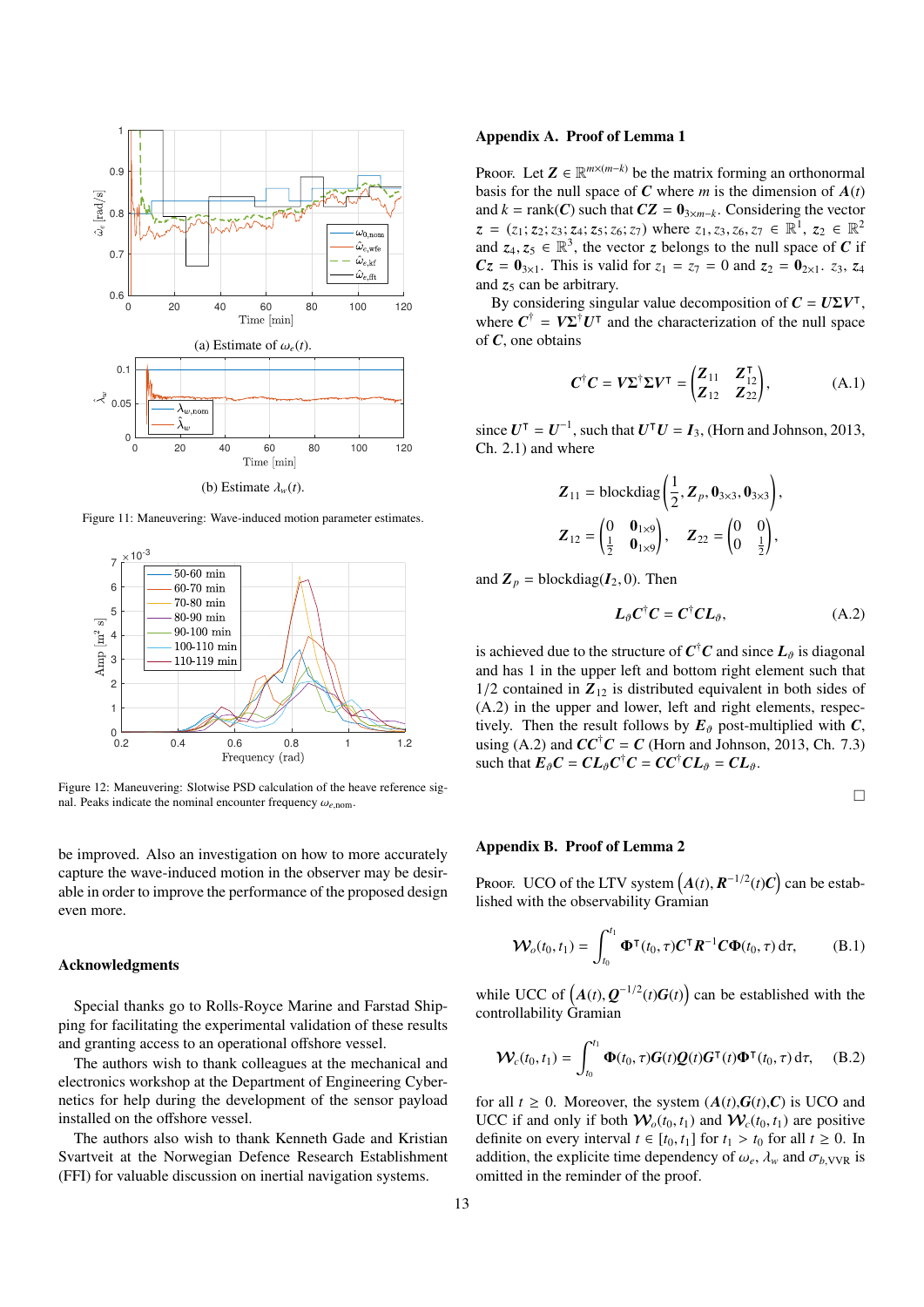The state transition matrix  $\Phi(t_0, \tau) = e^{(A(\tau - t_0))}$  takes the form of

$$
\Phi(\tau) = \begin{pmatrix}\n1 & 0 & 0 & (\tau - t_0) & 0 & 0 & \frac{(\tau - t_0)^2}{2} & 0 & 0 & \frac{(\tau - t_0)^3}{2} & 0_{1 \times 2} \\
0_{3 \times 1} & I_3 & (\tau - t_0)I_3 & \frac{(\tau - t_0)^2}{2}I_3 & 0_{3 \times 2} \\
0_{3 \times 1} & 0_{3 \times 3} & I_3 & (\tau - t_0)I_3 & 0_{3 \times 2} \\
0_{3 \times 1} & 0_{3 \times 3} & 0_{3 \times 3} & I_3 & 0_{3 \times 2} \\
0_{2 \times 1} & 0_{2 \times 3} & 0_{2 \times 3} & 0_{2 \times 3} & e^{(F_{\text{VVR}}(\tau - t_0))}\n\end{pmatrix}
$$
\n(B.3)

Moreover, due to the block-diagonal structure of  $A(t)$  one have that

$$
A^{j}(t) = \begin{pmatrix} A_0^{j} & \mathbf{0}_{10 \times 2} \\ \mathbf{0}_{2 \times 10} & \mathbf{F}_{\text{VVR}}^{j}(t) \end{pmatrix}, \quad j \in [1, \dots m - 1], \quad (B.4)
$$

where  $m$  is the dimension of  $A(t)$ . Therefore, one may study the observability of the subsystems  $(A_0, C_0)$ , with dimension  $m_0$  = 10, and  $(F_{VVR}(t), H_{VVR})$ , with dimension  $l = 2$ , separately. By considering the nominal linear-time invariant (LTI) system  $(A_0, C_0)$ , applying the rank condition on  $\mathcal{O}_0 =$ <br> $(C_0; C_0A_0; C_0A_0^2; \dots; C_0A_0^{m_0-1})$  is trivial, and yields rank  $m_0$ .<br>Then if the system  $(F_{\text{sum}}(t) H_{\text{sum}})$  is LICO, the complete sys-Then if the system  $(F_{VVR}(t), H_{VVR})$  is UCO, the complete system  $(A(t), C)$  is UCO. Now, the observability Gramian related to the lower right block of  $(A(t), C)$  is considered,

$$
\mathbf{\mathcal{W}}_{o_{\text{VVR}}}(t_0, t_1) = \int_{t_0}^{t_1} \Upsilon_{o_{\text{VVR}}}^{\mathsf{T}}(t_0, \tau) R_{\text{VVR}}^{-1} \Upsilon_{o_{\text{VVR}}}(t_0, \tau) d\tau, \quad (B.5)
$$

where  $\Upsilon_{o_{VVR}}(t_0, \tau) = H_{VVR} \Phi_{VVR}(t_0, \tau)$ . Continuing with the non-zero vector  $z = (z_1, z_2)^T \in \mathbb{R}^l$ , and pre and post multiplying (B.5) with z [\(B.5\)](#page-13-0) with *z*,

$$
\mathbf{z}^{\mathsf{T}} \mathbf{W}_{\text{ovvR}}(t_0, t_1) \mathbf{z} = \int_{t_0}^{t_1} \mathbf{z}^{\mathsf{T}} \mathbf{\Upsilon}_{\text{ovvR}}^{\mathsf{T}}(t_0, \tau) R_{\text{VVR}}^{-1} \mathbf{\Upsilon}_{\text{ovvR}}(t_0, \tau) \mathbf{z} \, \mathrm{d}\tau,
$$
\n(B.6)

is obtained for all  $t_1 \geq t_0$ . Since  $R_{VVR}$  is a positive scalar one may write

$$
z^{\mathsf{T}} \mathcal{W}_{o_{\text{VVR}}}(t_0, t_1) z \ge R_{\text{max}} \int_{t_0}^{t_1} ||\Upsilon_{o_{\text{VVR}}}(t_0, \tau) z||_2^2 d\tau, \qquad (B.7)
$$

where  $R_{\text{max}}$  is the maximum value of  $R_{\text{VVR}}$  over the interval  $[t_0, t_1]$ . Then it is relatively straightforward to obtain

$$
\begin{split} \Upsilon_{o_{\text{VVR}}}(t_{0},\tau)z &= \dots \\ &- \frac{\omega_{e}e^{-\lambda_{w}}}{2\sqrt{\lambda_{w}^{2}-1}} \Big(e^{\sqrt{\lambda_{w}^{2}-1}\omega_{e}(\tau-t_{0})} - e^{-\sqrt{\lambda_{w}^{2}-1}\omega_{e}(\tau-t_{0})}\Big)z_{1} \\ &+ \Big(\frac{e^{-\lambda_{w}}}{2}\Big(e^{\sqrt{\lambda_{w}^{2}-1}\omega_{e}(\tau-t_{0})} + e^{-\sqrt{\lambda_{w}^{2}-1}\omega_{e}(\tau-t_{0})}\Big) \\ &- \frac{\lambda_{w}e^{-\lambda_{w}}}{2\sqrt{\lambda_{w}^{2}-1}}\Big(e^{\sqrt{\lambda_{w}^{2}-1}\omega_{e}(\tau-t_{0})} - e^{-\sqrt{\lambda_{w}^{2}-1}\omega_{e}(\tau-t_{0})}\Big)\Big)z_{2} . \end{split} \tag{B.8}
$$

Furthermore, the fact that  $0 < \lambda_w < 1$  is exploited, resulting in

$$
\sqrt{\lambda_w^2 - 1} = \sqrt{1 - \lambda_w^2}i
$$
 (B.9)

such that [\(B.8\)](#page-13-1) becomes

$$
\mathbf{\hat{Y}}_{o_{\text{VVR}}}(t_0, \tau)z = \dots
$$
\n
$$
- \frac{\omega_e e^{-\lambda_w}}{2i\sqrt{1-\lambda_w^2}} \left( e^{\sqrt{1-\lambda_w^2}\omega_e(\tau-t_0)i} - e^{-\sqrt{1-\lambda_w^2}\omega_e(\tau-t_0)i} \right) z_1
$$
\n
$$
+ \left( \frac{e^{-\lambda_w}}{2} \left( e^{\sqrt{1-\lambda_w^2}\omega_e(\tau-t_0)i} + e^{-\sqrt{1-\lambda_w^2}\omega_e(\tau-t_0)i} \right) - \frac{\lambda_w e^{-\lambda_w}}{2i\sqrt{1-\lambda_w^2}} \left( e^{\sqrt{1-\lambda_w^2}\omega_e(\tau-t_0)i} - e^{-\sqrt{1-\lambda_w^2}\omega_e(\tau-t_0)i} \right) z_2,
$$
\n(B.10)

which again can be written as

$$
\mathbf{\Upsilon}_{o_{\text{VVR}}}(t_0, \tau) \mathbf{z} = z_2 e^{-\lambda_w} \cos\left(\sqrt{1 - \lambda_w^2} \omega_e(\tau - t_0)\right) \n- \frac{(\omega_e z_1 + \lambda_w z_2) e^{-\lambda_w}}{\sqrt{1 - \lambda_w^2}} \sin\left(\sqrt{1 - \lambda_w^2} \omega_e(\tau - t_0)\right).
$$
\n(B.11)

It follows that  $\|\Upsilon_{o_{VVR}}(t_0, \tau)z\|_2^2$  can be obtained as

$$
\|\mathbf{T}_{o_{\text{VVR}}}(t_0, \tau)z\|_2^2 = \frac{(\omega_e z_1 + \lambda_w z_2)^2 e^{-2\lambda_w}}{1 - \lambda_w^2} \sin^2(c(\tau - t_0))
$$
  
-2 $\frac{(\omega_e z_1 z_2 + \lambda_w z_2^2) e^{-2\lambda_w}}{\sqrt{1 - \lambda_w^2}} \sin(c(\tau - t_0)) \cos(c(\tau - t_0))$   
+ z\_2^2 e^{-2\lambda\_w} \cos^2(c(\tau - t\_0)), (B.12)

<span id="page-13-4"></span><span id="page-13-3"></span><span id="page-13-2"></span><sup>−</sup>2λ*<sup>w</sup>*

<span id="page-13-0"></span>for  $c := \sqrt{1 - \lambda_w^2} \omega_e$ . Now, [\(B.12\)](#page-13-2) can be simplified further,

$$
\|\mathbf{T}_{o_{VVR}}(t_0, \tau)z\|_2^2 = \frac{(\omega_e z_1 + \lambda_w z_2)^2 e^{-2\lambda_w}}{1 - \lambda_w^2} \sin^2(c(\tau - t_0)) - \frac{(\omega_e z_1 z_2 + \lambda_w z_2^2) e^{-2\lambda_w}}{\sqrt{1 - \lambda_w^2}} \sin(2c(\tau - t_0)) + z_2^2 e^{-2\lambda_w} \cos^2(c(\tau - t_0)).
$$
\n(B.13)

From [\(B.13\)](#page-13-3) one notice that for  $\tau \ge t_0 ||\Upsilon_{ov_x}(t_0, \tau)z||_2 = 0$  if and only if  $z = \mathbf{0}_{k \times 1}$ . Moreover, since

$$
\int_{t_0}^{t_1} \sin^2(c(\tau - t_0)) d\tau = \frac{2c(t_1 - t_0) + \sin(2c(t_0 - t_1))}{4c}, \quad (B.14)
$$

$$
\int_{t_0}^{t_1} \cos^2(c(\tau - t_0)) d\tau = \frac{2c(t_1 - t_0) + \sin(2c(t_1 - t_0))}{4c}, \quad (B.15)
$$

where  $2c(t_1 - t_0)$  always is positive and

<span id="page-13-5"></span>
$$
\frac{(\omega_e z_1 + \lambda_w z_2)^2 e^{-2\lambda_w}}{1 - \lambda_w^2} \neq z_2^2 e^{-2\lambda_w} \quad \forall t \ge 0, z \neq \mathbf{0}_{l \times 1}, \quad (B.16)
$$

<span id="page-13-1"></span>result in  $z^T W_{o_{VVR}}(t_0, t_1)z$  to be uniformly positive. Hence, for<br>any  $t_1 > t_0 W$  (*t<sub>o</sub>*  $t_1$ ) is positive definite (and therefore inany  $t_1 > t_0$ ,  $\mathcal{W}_{o_{\text{VVR}}}(t_0, t_1)$  is positive definite (and therefore invertible), since  $\omega_e$  is positive and bounded and  $0 < \lambda_w < 1$  on every interval  $t \in [t_0, t_1]$ . Thus,  $(A(t), \mathbf{R}^{-1/2}\mathbf{C})$  is UCO.<br>Now controllability is considered making a simil

Now, controllability is considered, making a similar argument as above. With no loss of generality,  $\mathbf{R}(t, \hat{\mathbf{q}}_b^t) = \mathbf{I}_3$  can<br>be assumed, for usage in  $\mathbf{R}_2$  of (32), due to the rotation mabe assumed, for usage in  $B_0$  cf. [\(32\)](#page-4-5), due to the rotation matrix having unit norm and rank of 3 uniformly. By considering the nominal LTI system  $(A_0, B_0)$ , applying the rank condition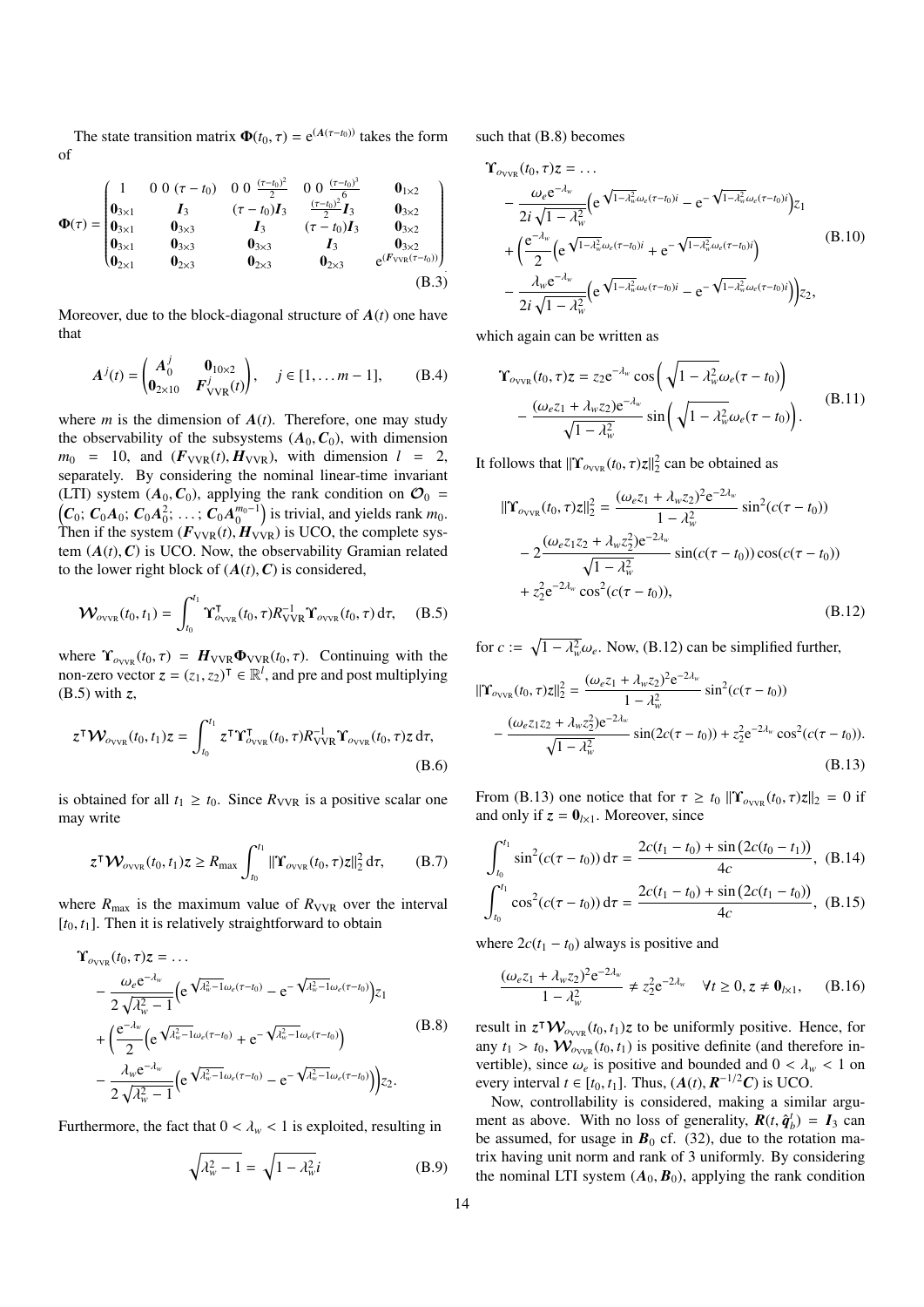on  $C_0 = (B_0, A_0B_0, A_0^2B_0, \ldots, A_0^{m_0-1}B_0)$  is trivial, and yields<br>rank  $m_0$ . Then if the system  $(F_{\text{BVD}}(t), G_{\text{BVD}}(t))$  is UCC, the rank  $m_0$ . Then if the system  $(F_{VVR}(t), G_{VVR}(t))$ , is UCC, the complete system  $(A(t), G(t))$  is UCC. Now, the controllability Gramian for the lower right block of  $(A(t), G(t))$ , is considered,

$$
\mathbf{\mathcal{W}}_{\text{cvvR}}(t_0, t_1) = \int_{t_0}^{t_1} \Upsilon_{\text{cvvR}}^{\mathsf{T}}(t_0, \tau) Q_{\text{VVR}} \Upsilon_{\text{cvvR}}(t_0, \tau) d\tau, \quad (B.17)
$$

where  $\Upsilon_{\text{cvvR}}(t_0, \tau) = G_{\text{vvR}}^{\text{T}} \Phi_{\text{vvR}}^{\text{T}}(t_0, \tau)$ . Continuing, UCC of  $(F_{VVR}(t), G_{VVR}(t))$  is proven by applying the non-zero vector  $z = (z_1, z_2)^{\mathsf{T}} \in \mathbb{R}^l$  similarly as above such that

$$
z^{\mathsf{T}} \mathcal{W}_{c_{\text{VVR}}}(t_0, t_1) z = \int_{t_0}^{t_1} z^{\mathsf{T}} \Upsilon_{c_{\text{VVR}}}^{\mathsf{T}}(t_0, \tau) \Upsilon_{c_{\text{VVR}}}(t_0, \tau) z \, d\tau,
$$
  
= 
$$
\int_{t_0}^{t_1} ||\Upsilon_{c_{\text{VVR}}}(t_0, \tau) z||_2^2 \, d\tau,
$$
 (B.18)

using that  $Q_{VVR} = 1$ , for all  $t_1 \ge 0$ . Then it is relatively straightforward to obtain

$$
\mathbf{\Upsilon}_{c_{VVR}}(t_0, \tau) z = \dots
$$
\n
$$
\frac{\sigma_{b, VVR} e^{-\lambda_w}}{2\omega_e \sqrt{\lambda_w^2 - 1}} \Big( e^{-\sqrt{\lambda_w^2 - 1}\omega_e(\tau - t_0)} - e^{-\sqrt{\lambda_w^2 - 1}\omega_e(\tau - t_0)} \Big) z_1
$$
\n
$$
+ \Big( \frac{\sigma_{b, VVR} e^{-\lambda_w}}{2} \Big( e^{-\sqrt{\lambda_w^2 - 1}\omega_e(\tau - t_0)} + e^{-\sqrt{\lambda_w^2 - 1}\omega_e(\tau - t_0)} \Big) - \frac{\sigma_{b, VVR} \lambda_w e^{-\lambda_w}}{2\sqrt{\lambda_w^2 - 1}} \Big( e^{-\sqrt{\lambda_w^2 - 1}\omega_e(\tau - t_0)} - e^{-\sqrt{\lambda_w^2 - 1}\omega_e(\tau - t_0)} \Big) \Big) z_2.
$$
\n(B.19)

which is structurally similar to [\(B.8\)](#page-13-1). By following similar steps as to  $(B.10)$ – $(B.16)$  one can state that for any  $t_1 > t_0$  $W_{c_{VVR}}(t_0, t_1)$  is positive definite since  $\omega_e$  and  $\sigma_{b, VVR}$  is positive and bounded and  $0 < \lambda_w < 1$  on every interval  $[t_0, t_1]$ . Thus,  $(A(t), Q^{-1/2}(t)G(t))$  is UCC.

$$
\Box
$$

# <span id="page-14-0"></span>Appendix C. Proof of Lemma [3](#page-5-9)

Proof. By considering the Lyapunov function candidate  $U(t, \eta) = \theta^{-1} \eta^{\top} P^{-1} \eta$ , where  $P = P^{\top} > 0$  is the solution of (47) the proof follows from Kalman and Bucy (1961); Ander-[\(47\)](#page-5-6), the proof follows from [Kalman and Bucy](#page-15-31) [\(1961\)](#page-15-31); [Ander](#page-15-32)[son](#page-15-32) [\(1971\)](#page-15-32). Along the trajectories of [\(50\)](#page-5-4) and [\(47\)](#page-5-6) one obtains

$$
\dot{U}(t,\eta) = -\eta^{\mathsf{T}} \left( P^{-1} G Q G^{\mathsf{T}} P^{-1} + C^{\mathsf{T}} R^{-1} C \right) \eta < 0, \forall t \ge 0 \tag{C.1}
$$

where  $P$  is bounded above and below due to UCO of  $(A(t), C)$ , and UCC of  $(A(t), G(t))$ , for a positive definite **R** and **Q** matrices, yielding that the origin of the nominal error dynamics is GES.

#### <span id="page-14-1"></span>Appendix D. Proof of Proposition [1](#page-6-2)

Proof. The proof is mainly based on the proofs of [Grip et al.](#page-15-6) [\(2013\)](#page-15-6), [Bryne et al.](#page-15-4) [\(2014\)](#page-15-4) and [Johansen et al.](#page-15-21) [\(2017\)](#page-15-21). For

completeness the main components of the proof are outlined below.

From the proof of Lemma [3](#page-5-9) one may obtained  $U(t, \eta)$  = η  $\mathbf{r}$  $\boldsymbol{\vartheta}^{-1} \boldsymbol{P}^{-1}$  $n^{-1}\eta$  and that

$$
\dot{U} \le \gamma_1 \|\eta\|_2 + \frac{1}{\vartheta} \gamma_2 \gamma_4 \|\eta\|_2^2 + \frac{1}{\vartheta^4} \gamma_3 \gamma_4 \|\eta\|_2 \cdot \|\chi\|_2, \tag{D.1}
$$

with

$$
\frac{2}{\vartheta} \eta^{\mathsf{T}} \vartheta^{-1} P^{-1} \rho_1(t, \eta) \le \gamma_1 ||\eta||_2
$$
\n(D.2)\n
$$
\frac{2}{\vartheta^4} \eta^{\mathsf{T}} \vartheta^{-1} P^{-1} \rho_2(t, \chi) \le \frac{1}{\vartheta} \gamma_2 \gamma_4 ||\eta||_2^2 + \frac{1}{\vartheta^4} \gamma_3 \gamma_4 ||\eta||_2 \cdot ||\chi||_2,
$$
\n(D.3)

where  $\gamma_1, \gamma_2, \gamma_3, \gamma_4 > 0$  are constants independent of  $\vartheta$  since  $\|\boldsymbol{\theta}^{-1}\| = 1$  for all  $\vartheta \ge 1$ . Moreover, since a uniform bound on  $\boldsymbol{P}^{-1}$  can be established independent of  $\vartheta$ . (Johansen and Eossen  $P^{-1}$  can be established independent of  $\vartheta$ , [\(Johansen and Fossen](#page-15-33))<br>(2015) Lemma 6) the intermediate results of Grin et al. (2013) [\(2015\)](#page-15-33), Lemma 6), the intermediate results of [Grip et al.](#page-15-6) [\(2013\)](#page-15-6) are utilized, where it can be shown that for any  $\delta > 0$  and  $T > 0$ there exist a  $\vartheta_1^* \geq 1$  such that for  $\vartheta \geq \vartheta_1^*$  there exist an invariant<br>set  $X_i \in \mathbb{R}^{12}$  such that for  $||\mathbf{n}(0)||_{\mathbf{0}} \in X$ , one have that  $||\mathbf{n}||_{\mathbf{0}} \leq \delta$ . set  $X_1 \in \mathbb{R}^{12}$  such that for  $||\eta(0)||_2 \in X_1$  one have that  $||\eta||_2 \le \delta$ , for all  $t > T$ . By further following the cited results, the function for all  $t \geq T$ . By further following the cited results, the function

$$
W(t, \tilde{s}, \tilde{r}, \tilde{b}^b) := (1 - \tilde{s}^2) + 2\ell \tilde{s} \tilde{r} R(q_b^t) \tilde{b}^b + \frac{\ell}{k_I} (\tilde{b}^b)^\intercal \tilde{b}^b, \quad (D.4)
$$

is defined, where  $\ell$  is a constant taken from [Grip et al.](#page-15-9) [\(2012a\)](#page-15-9). Moreover, in [Grip et al.](#page-15-6) [\(2013\)](#page-15-6) it was shown that for  $|\tilde{s}| > \bar{\epsilon}$ , *W* satisfy,

$$
\dot{W} \le \gamma_6 \|\chi\|_2^2 + \gamma_5 \|\chi\|_2 \cdot \|\eta\|_2, \tag{D.5}
$$

for some constants  $\gamma_5, \gamma_6 > 0$ , independent of  $\vartheta$ . Moreover, the Lyapunov function candidate

$$
V(t, \eta, \chi) := U(t, \eta) + \frac{1}{\vartheta_{7}} W(t, \chi)
$$
 (D.6)

is defined, resulting in

$$
\dot{V} \le -z^{\mathsf{T}} \mathbf{M}(\vartheta) z,\tag{D.7}
$$

with  $z = (||\eta||_2; ||\chi||_2) \in \mathbb{R}^2$  and

<span id="page-14-2"></span>
$$
M(\vartheta) = \begin{pmatrix} \gamma_1 - \frac{\gamma_2 \gamma_4}{2} & \star \\ -\frac{\gamma_3 \gamma_4 + \gamma_5}{2 \vartheta^4} & \frac{\gamma_6}{\vartheta^7} \end{pmatrix},
$$
(D.8)

and where  $\star$  indicate symmetry. Considering the principal minors of  $M(\vartheta)$ , one obtain  $M(\vartheta) > 0$  with

$$
\vartheta \ge \max\left(\frac{\gamma_2 \gamma_4}{\gamma_1}, \frac{\gamma_2 \gamma_4 \gamma_6 + \frac{1}{4} (\gamma_3 \gamma_4 + \gamma_5)^2}{\gamma_1 \gamma_6}\right). \tag{D.9}
$$

Thus by choosing  $\vartheta_1^*$  to satisfy [\(D.9\)](#page-14-2) and  $\vartheta \ge \vartheta_1^*$  accordingly, there exist an invariant set  $X_2$ , where for all  $\tilde{\mathbf{z}} \in X_2$  and conthere exist an invariant set  $X_2$ , where for all  $\tilde{\mathbf{x}} \in X_2$  and constants  $\alpha_3$ ,  $\alpha_4 > 0$ , such that

$$
\dot{V} \le -\alpha_3 ||z||_2^2 - \alpha_4 ||\chi||_2^2 \le -2\beta V,\tag{D.10}
$$

for some  $\beta > 0$  where  $\chi \subset \chi_1 \cap \chi_2$  is chosen as the largest invariant set. The USGES result, applying the definition of [Loria](#page-15-34)

 $\Box$